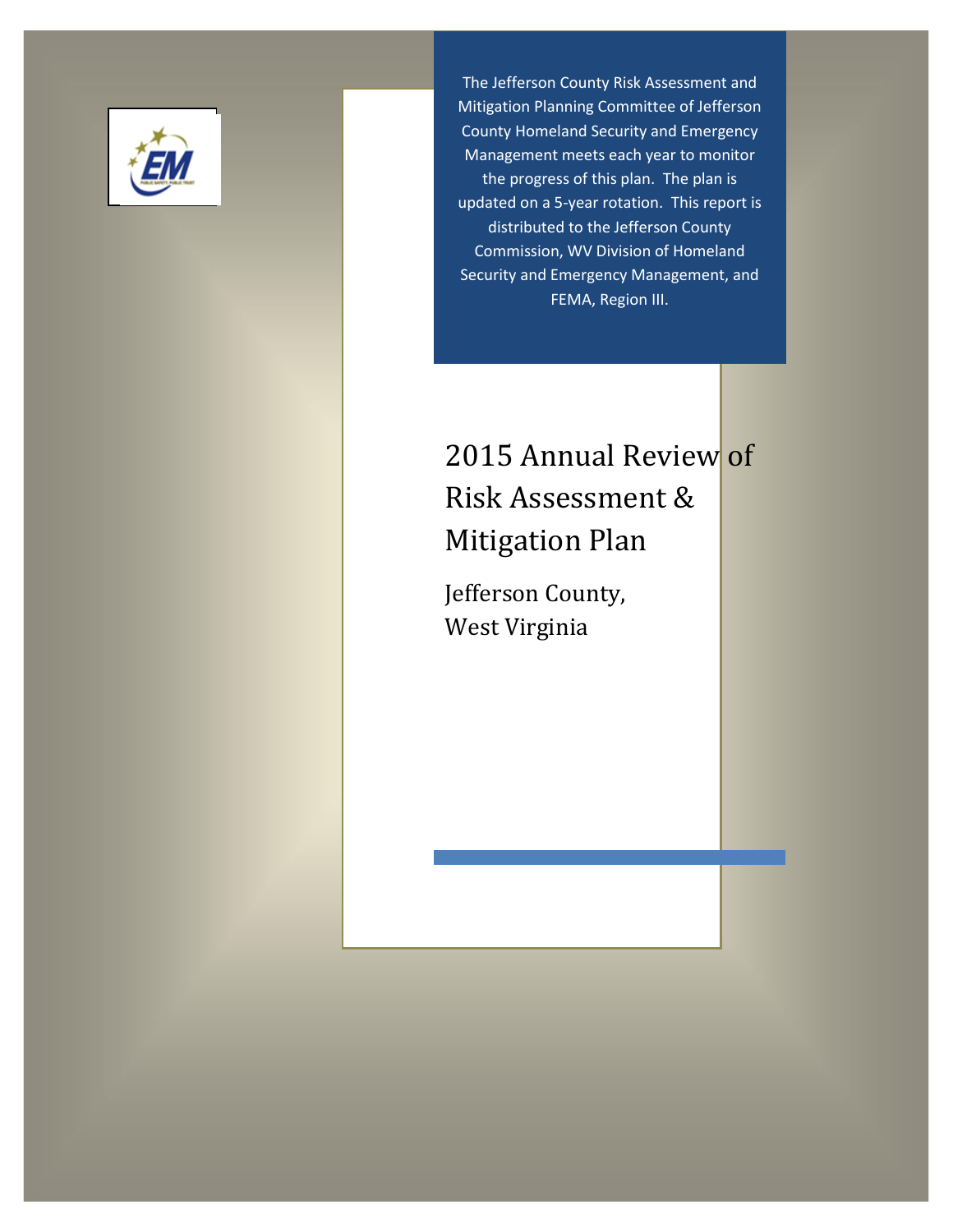Jefferson County Homeland Security and Emergency Management's Risk Assessment and Mitigation Planning Committee met at the Jefferson County Maintenance Department at 2:00 p.m. Present were: Jennifer Brockman, Jefferson County Planning Department; Todd Fagan, Jefferson County GIS Department; Michael Godwin and Amanda Bock, West Virginia University Healthcare-Jefferson Medical Center; Barbara Miller, Director, Jefferson County Homeland Security and Emergency Management; Sandy Niles, Deputy Director Jefferson County Homeland Security and Emergency Management; Brandon Vallee, AA/PIO/VC Jefferson County Homeland Security and Emergency Management; Seth Rivard; Charles Town Planning and Zoning; Clair Brendel, American Red Cross; and Denise Pouget, Jefferson County Emergency Services Agency.

Director Miller opened the meeting and entertained introductions.

#### **Old/New Business**

Ms. Miller explained the purpose of the Risk Assessment and Mitigation Planning Committee annual review of each goal and objective. These projects, which were identified by the committee and adopted along with the plan by the Jefferson County Commission and the Municipalities in Jefferson County, begin on page #83 of the plan. Some of the goals and objectives are not able to be accomplished to due lack of funding. However, many have been accomplished and will be reported on today. Organizations with a responsibility that could not attend today's meeting may send a written report. Also, anyone who thinks of anything additional should submit additional information to Director Miller by email. It was noted that the entire plan can be accessed on-line at:

<http://www.jeffersoncountywv.org/uploads/homeland/JCHMP%20Final.pdf>

### **GOAL 1: Reduce the potential for significant damages as a result of dam failures in Jefferson County.**

**Objective 1.1 Reduce the probability of significant flood damage and loss of life as a result of a dam failure.**

*Strategy 1.1.1: During all new dam construction, encourage the completion of a critical flood engineering analysis by a professional engineer licensed in the State of West Virginia.*

The State of West Virginia Dam Safety Office regulates dams and dam safety, construction rules, etc. Dam Safety engineers (From the West Virginia Dam Safety Office) inspect dams under construction and conduct safety review of existing dams.

*Strategy 1.1.2 Coordinate with the WVDEP-Dam Safety Office, to conduct regular safety inspections of existing dams in Jefferson County.*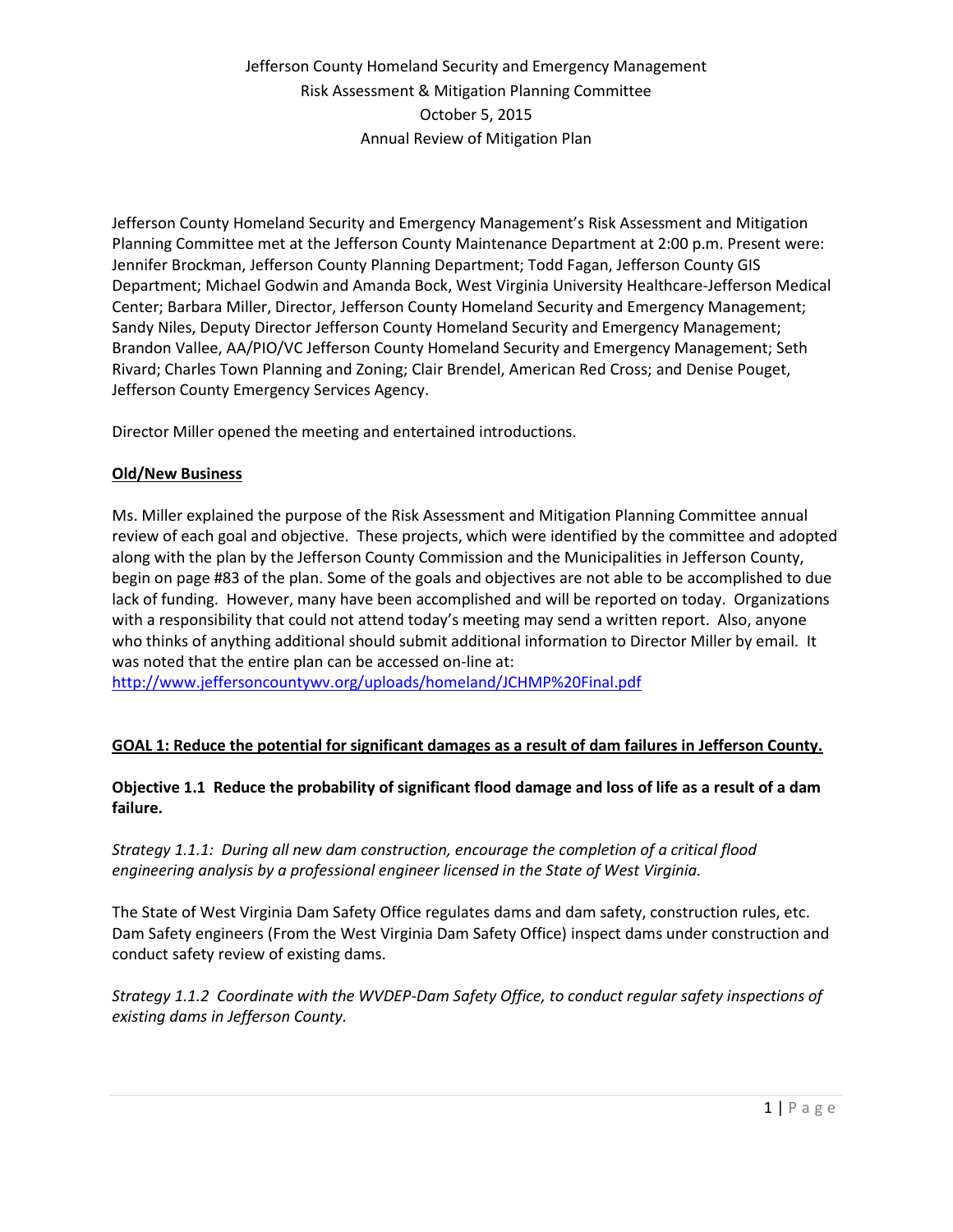According to the WVDEP, public safety is accomplished by ensuring that dams are constructed, maintained, operated or removed in a safe manner. Program activities by the WVDEP include:

- Inspections of existing dams
- Dams under construction
- Review of design plans
- Response to emergencies

*Strategy 1.1.3: Develop a notification system that can be utilized to notify residents downstream of large dams, of actions to take before a dam failure, if lead time exists.*

Notification procedures are outlined in the Dam Safety Monitoring and Emergency Action Plans that are required to be developed by the owners of the dam. Emergency Action Plan (EAP) review and approval is an important aspect of the Dam Safety program. Owners of High Hazard Potential Dams are required to develop an EAP. (Hazard potential is not related to the structural integrity of a dam, but strictly to the potential for downstream flooding.)

The monitoring portion of the plan sets forth a frequency of owner inspections that varies according to weather conditions. As heavy rainfall occurs, the inspection frequency increases. If an imminent danger is identified, the emergency action portion of the plan is designed to notify downstream persons to evacuate to safe areas.

Dam Safety provides an example EAP to dam owners for guidance in developing emergency procedures and assists the owners in coordinating with county authorities.

It was noted at the 2015 meeting that long-time State Dam Safety Officer, Brian Long retired. Delbert Shriver and Aaron Tonkery, as well as, Anita Chapman, have replaced him.

### **Goal 2: Protect Jefferson County's agricultural assets and local water supply from the negative effects of drought.**

### **Objective 2.1 Increase the stability of the public drinking water supply in Jefferson County.**

*Strategy 2.1.1: Provide for an emergency backup power supply at all water treatment facilities in Jefferson County.*

ON-GOING. Generators have been installed at some of the water and wastewater treatment facilities. A Prime Power Survey was completed for all facilities within Jefferson County PSD, Charles Town Utilities, and the Corporation of Shepherdstown.

### **Objective 2.2 Increase public awareness as to the agricultural effects of drought, as well as the ramifications to the public water supply.**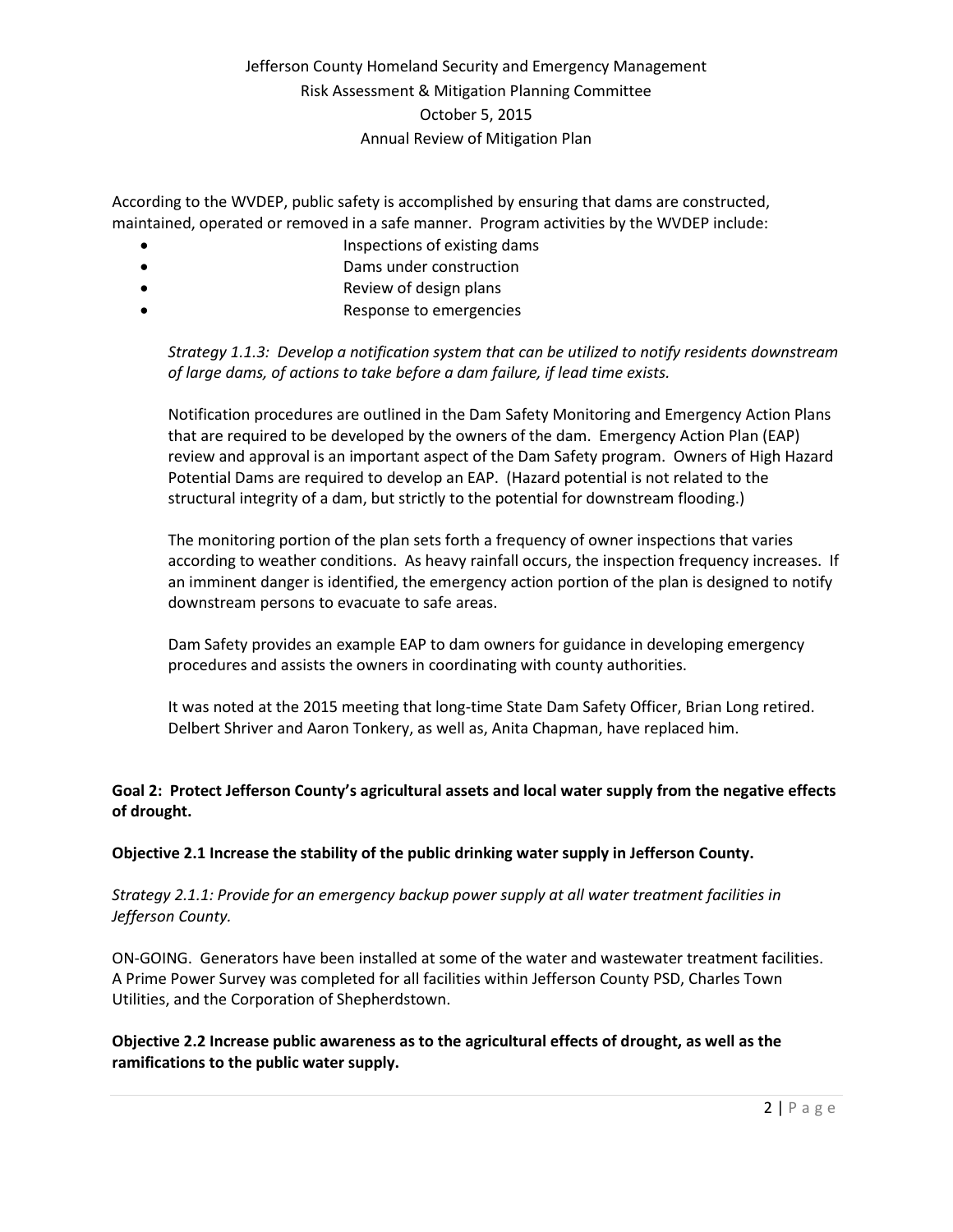*Strategy 2.2.1: Develop an informational brochure to distribute to local farmers and residents, encouraging citizens to take water saving measures.* 

ON-GOING NRCS, Farm Services and USDA distribute information regularly. Public service announcements are also made regularly on local radio stations.

*Strategy 2.2.2: Consider passing ordinances to prioritize or control water use, particularly for emergency situations such as firefighting.*

ON-GOING A copy of the Extension Service's Drought Management Handbook was obtained. The Jefferson County Emergency Operations Plan now has a drought annex.

### **Objective 2.3: Increase water supply potential across the county by encouraging water utilities to undertake partnerships.**

*Strategy 2.3.1: Develop interoperability and system interconnects between the water systems to ensure continuity of water distribution capabilities.*

*Shepherdstown had considered interconnecting with Berkeley County as an alternate source of water, however, they have a secondary source of water now (Town Run). This update was provided in 2015 by Frank Welch.* 

### **GOAL 3: Increase preparedness throughout Jefferson County regarding the potential effects of earthquakes.**

### **Objective 3.1 Educate the public as to the potential for earthquakes in West Virginia, specifically Jefferson County.**

*Strategy 3.1.1 Develop a section of the website explaining the potential for earthquakes, as well as the potential damages from those earthquakes. The information should include measures to take to safeproof homes and other structures from the potential effects of earthquakes.*

COMPLETED & ON-GOING Informational brochures have been developed and displayed at various civic events. A link to FEMA's earthquake information has been added to the JCHSEM website.

*Strategy 3.1.2: Encourage the implementation of structural mitigation techniques such as wall bracing, reinforcing walls with fiber materials, the installation of dampers or vibration isolation bearings in new construction.*

DELETED: The CPC has elected to remove this strategy.

*Strategy 3.2.1: Install sensory systems that immediately shut off the flow of gas to critical infrastructure throughout the county as soon earth movements are felt.*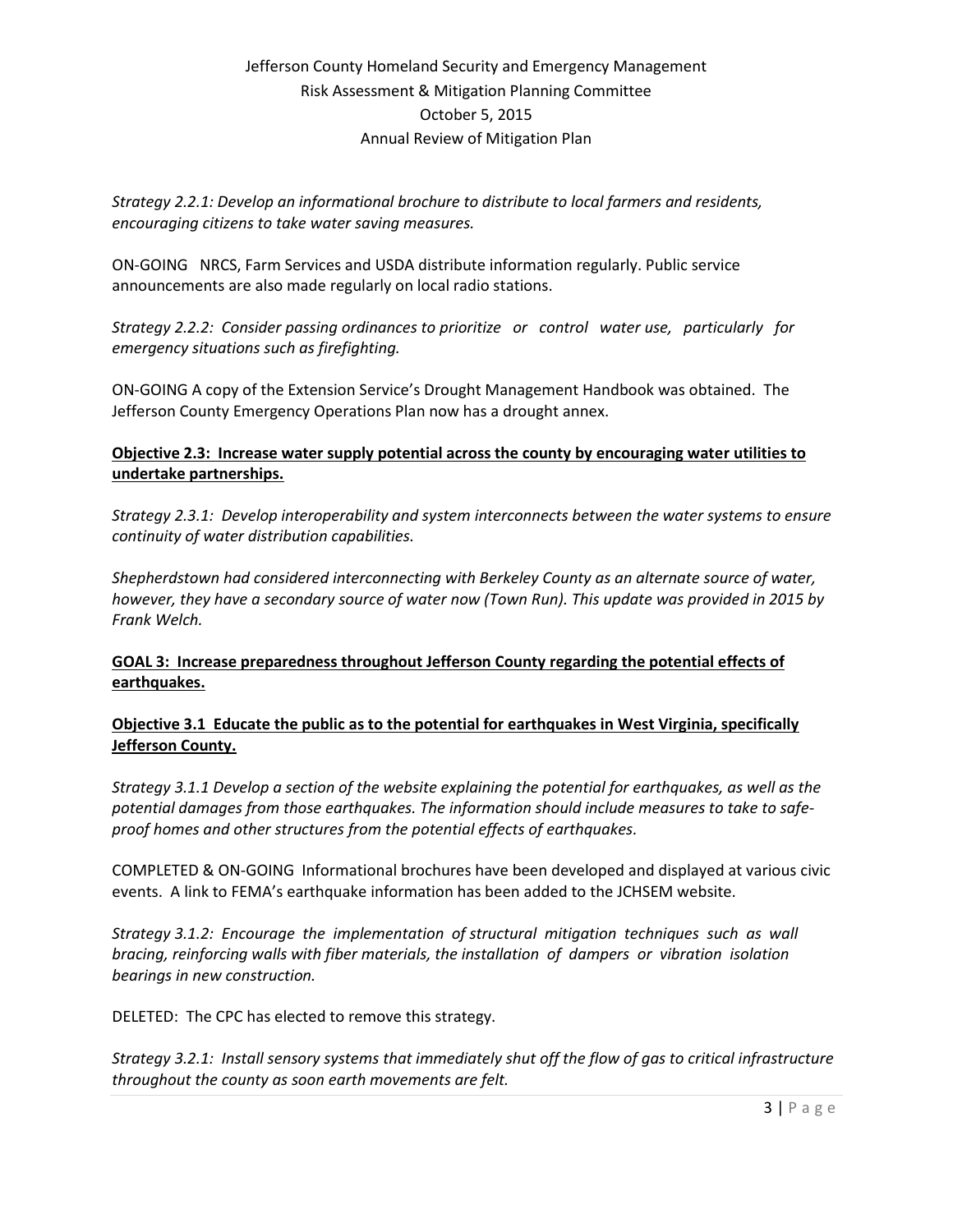The development authorities located in the Region 9 Planning and Development Council counties are working to extend natural gas into Jefferson County. In 2015, Matthew Pennington of Region 9 sent JCHSEM a Gas Line Feasibility Study that was prepared by Thrasher Group.

*Strategy 3.2.2: Coordinate with WVDEP-Dam Safety Office to inspect all dams following an earthquake.* Required by DEP, but is the owner's responsibility.

### **Goal 4: Reduce the negative effects of flooding in Jefferson County**

### **Objective 4.1 Target owners of properties within identified hazard areas for additional outreach regarding mitigation and disaster preparedness.**

*Strategy 4.1.1:* Distribute letters to all property owners in the county regarding potential flood hazards as required for participation in the Community Rating System (CRS).

COMPLETED AND ON-GOING. Completed yearly, the JCHSEM, as a part of their requirements for the CRS of the NFIP, mails letters of notice to residents within the floodplain on repetitive loss areas about property protection and flood insurance.

*Strategy 4.1.2:* Continue to hold local courses on National Flood Insurance Program (NFIP) for realtors, bankers, and insurers.

COMPLETED AND ON-GOING: Held yearly, Insurance Services Office (ISO) comes to the community, as requested and paid for by the County to teach courses about the NFIP to Insurance Agencies, Real Estate Agents and Banking institutions.

#### **Objective 4.2 Evaluate and update existing floodplain ordinances to meet or exceed the NFIP Standards.**

*Strategy 4.2.1:* Work with the municipalities to update all floodplain ordinances adopted prior to 1987.

COMPLETED. The county's new ordinance is being used as the model ordinance for the state. It was reported that new ordinances were adopted December 18, 2009 by the Jefferson County Commission, as well as, all municipalities.

WVDHSEM's NFIP department, Richard reported that Bolivar updated—(exact date was not on the form), 2010; Charles Town, updated 12/18/09; Harpers Ferry, updated 12/18/09; Shepherdstown, updated 12/18/09; Ranson, updated 12/18/09.

#### **Objective 4.3: Improve the enforcement of existing floodplain regulations.**

*Strategy 4.3.1:* Provide additional training to county and municipal development officials on NFIP requirements.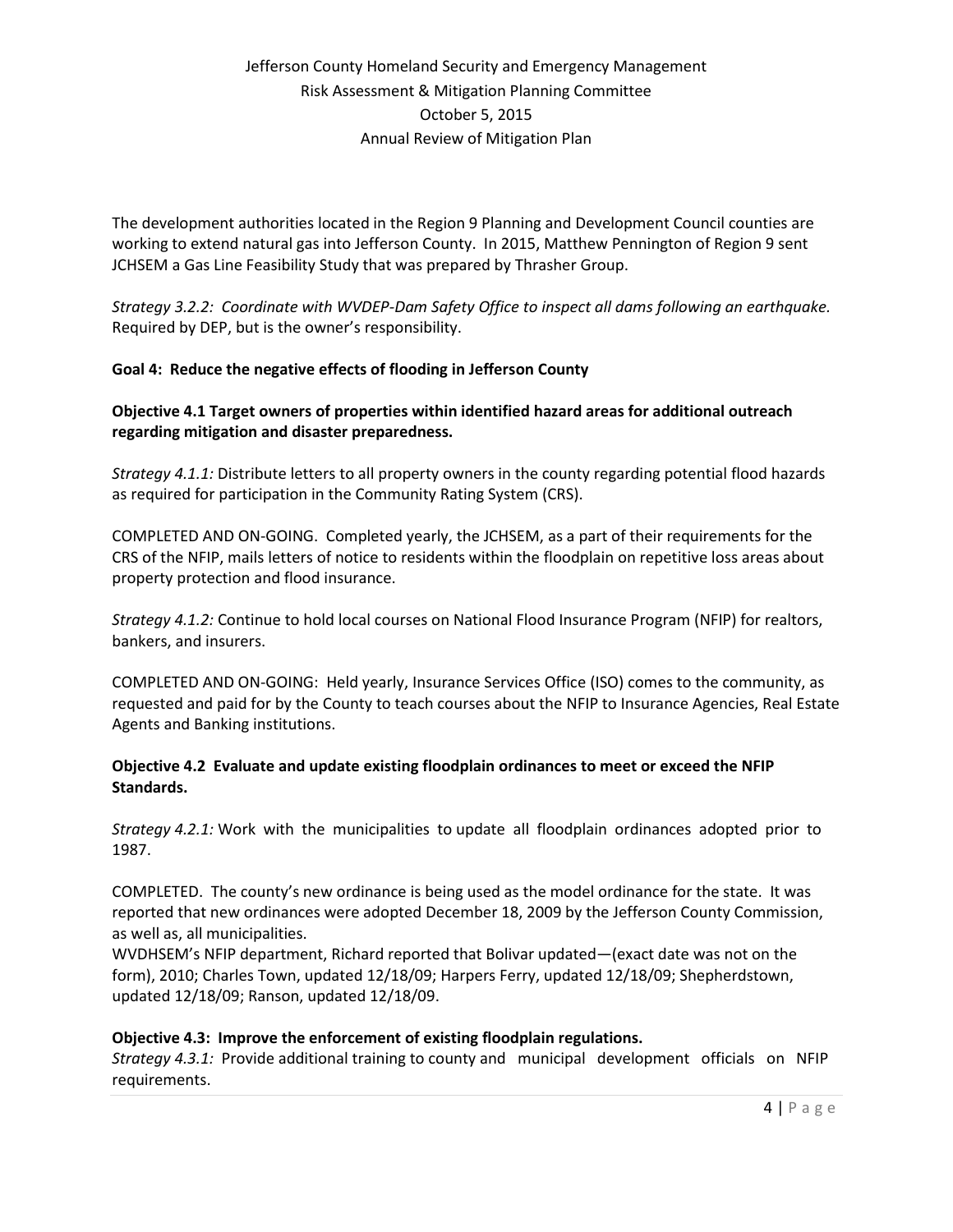COMPLETED AND ON-GOING: A workshop for local officials was held in January, 2011, all County and Municipalities in Jefferson and the Eastern Panhandle were invited. A meeting was also held in January of 2010 regarding new digital maps on FEMA's website. A Risk Map Meeting was held In June, 2012, attended by JCHSEM, Engineering Department, Planning Department, municipal representatives, as well as FEMA.

*Strategy 4.3.2: Initiate storm water management projects that tie into the Chesapeake Bay Watershed initiatives.*

*Regulations require water quality regulations. Strengthen for a 1 inch capture to slow runoff down. Matt Pennington reported others in Harpers Ferry, Ranson, Charles Town, and Shepherdstown. Will do Phase 2, which is a 1 inch capture.* 

*Fairfax Blvd, green infrastructure. A few great programs involved-Cacapon Institute can increase trees with their CTREES program. Matthew Pennington of Region 9 Planning and Development Council has offered the following update to this project:*

*Please find the link to all completed CTREE tree plantings.* 

*<http://cacaponinstitute.org/Forestry/CTreeProjects.htm>*

*Please see the link to the current CTREE projects:* 

*[http://cacaponinstitute.org/Forestry/CTree\\_Current\\_Projects.htm](http://cacaponinstitute.org/Forestry/CTree_Current_Projects.htm)*

*The Region 9 Coordinator provides technical and hands-on support to the CTREE Program to Jefferson County and the Region. Region 9 will continue to engage local communities on the program. Fall 2014 and Spring 2015, the Region 9 Coordinator assisted the Deerfield Village Community on two* 

*CTREE planting events.*

Fall 2015, the City of Charles Town and the Leetown Chapter of the Izaak Walton League planted a mix of *24 shade, flowering, and evergreen trees along the Craighill Walking Trail in Charles Town. Fall 2015, Page Jackson Elementary School planted a mix of 24 shade trees along the walking trails at their school in Charles Town.*

Objective 4.4: Ensure that flood Insurance Policies remain affordable through county and municipal government programs.

*Strategy 4.4.1:* Support Jefferson County's efforts to continue the CRS program.

COMPLETED AND ON-GOING. Jefferson County submitted an application to enter the CRS Program in 2005. A letter was received, stating the County was being recommended to FEMA for entry into the program in 2006. County has been named a CRS Community as a Class 9. The Governor presented the County Commission with a plaque in the Spring of 2012 as a Class 8 CRS Community.

*Strategy 4.4.2: Provide training to municipalities on the CRS program and encourage them to participate.*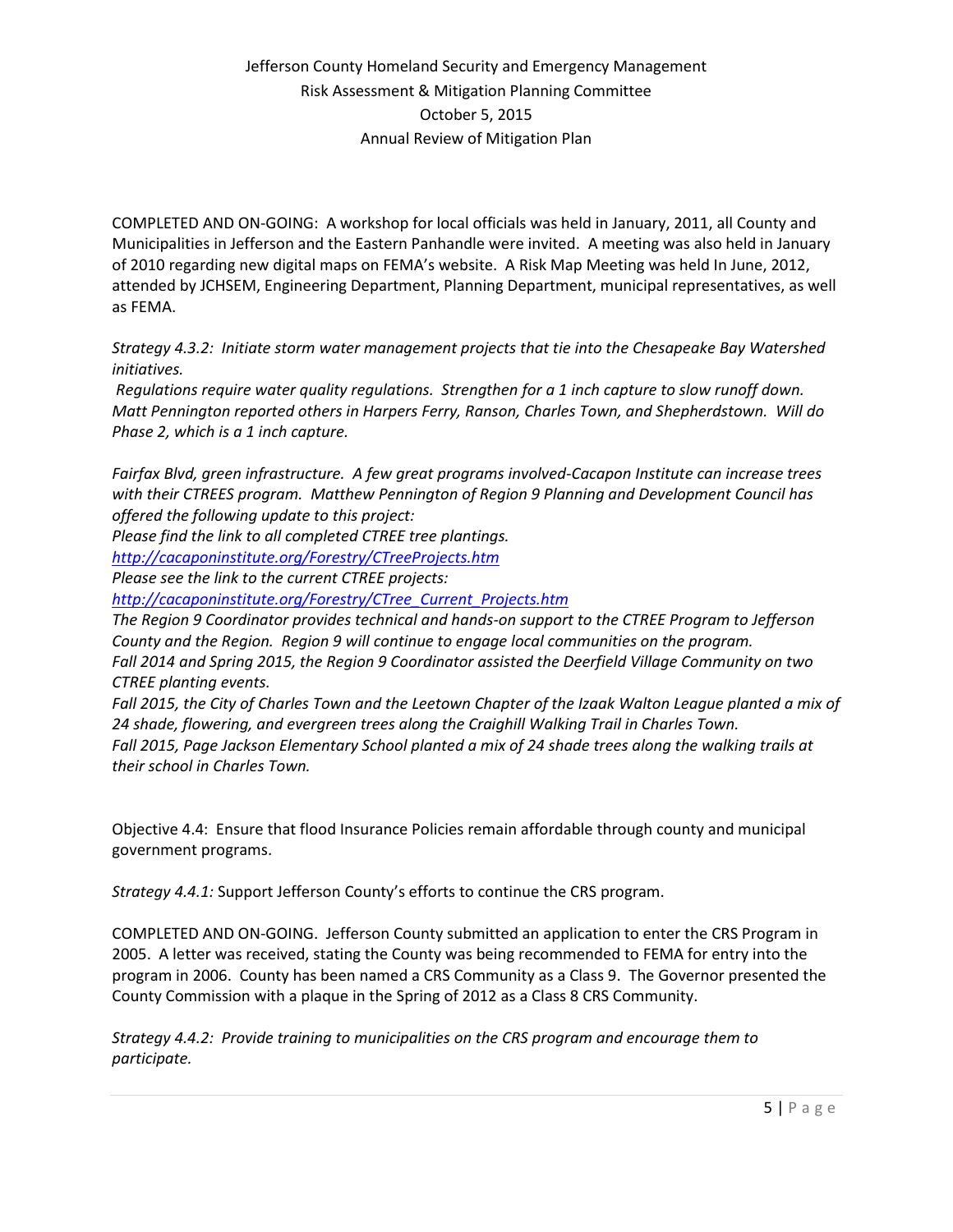COMPLETED AND ON-GOING. Jefferson County has been upgraded to a Class 8 Community, for a 10% reduction to flood insurance premiums. CRS was covered in a workshop that was held in January, 2011. Region 9 staff is working with municipalities to encourage them to become involved with the program. Ask Matt Pennington to update.

*Strategy 4.4.3:* Obtain updated information on the number of NFIP policyholders in Jefferson County And its municipalities.

ON-GOING This information is received yearly from the WV Division of Homeland Security and Emergency Management's Mitigation Recovery Branch. The report (AW-242 Form) is generated by the WVDHSEM.

*Strategy 4.4.4: Coordinate with the USGS on the installation of river gauges in the Potomac River near Shepherdstown.*

Sandee Niles reported that at the National Weather Service Hydrology Meeting held in Sterling, that it was reported that a new gage will be installed by USGS in 2016.

Objective 4.5: Identify all repetitive loss structures throughout the County.

Strategy 4.5.1: Collect updated information of the number and location of all repetitive loss properties throughout the county and the municipalities.

COMPLETED AND ON-GOING. Conducted yearly. An updated list (January 31, 2003) of repetitive loss properties was obtained from ISO (Insurance Services Office) for properties located in the unincorporated areas of the County: ISO operates the National Flood Insurance Program for FEMA. There are 20 properties identified as repetitive loss properties. Of these, two properties cannot be identified by their descriptions, one no longer has a structure on the property as it was destroyed in the last flood, four owners were offered mitigation, but were not interested, three are not primary residences, three were acquired under HMGP #DR-1168 and are now managed as open space, one was elevated to the Base Flood Elevation (BFE) under HMGP #DR-1168, one owner has shown no interest in mitigation efforts, another was elevated to the BFE, paid for by the property owner. The remaining properties are mostly second homes, the rest could be candidates for mitigation if the property owners are interested and if funding is available. Staff of JCHSEM visits each repetitive loss property to map them, take pictures, and gather additional information. Additionally, staff confirms open space compliance during these visits. The last visit was completed in 2014.

*Strategy 4.5.2:* Develop a database of information on all repetitive loss properties including maps.

Completed. This project has been completed by the Jefferson County GIS/Addressing Office.

*Strategy 4.5.3:* Identify owners of repetitive loss properties who are interested in participating in future property acquisition and relocation projects.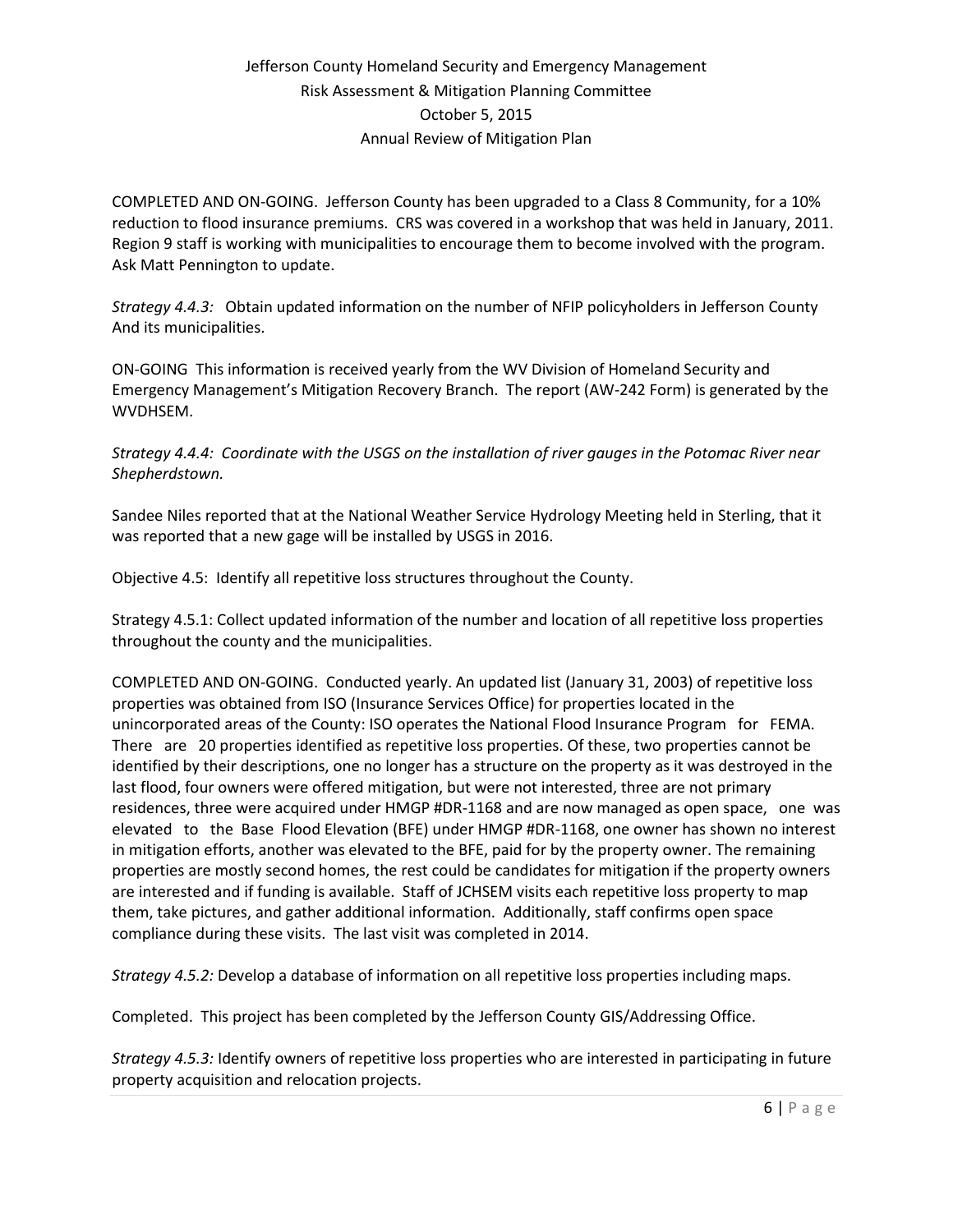UNCHANGED HMGP funds could become available statewide for mitigation projects after each Federally declared disaster. Properties would need to meet FEMA Cos/Benefit Ratio, and the owner would need to request mitigation. All considered projects must be approved by WVDHSEM, FEMA, and the local jurisdiction. New projects will need to be considered through the Engineering Department. One additional property was mitigation in 2011, the property was returned to its natural condition and will be managed as open space.

### **Objective 4.6 Update flood hazard mapping.**

*Strategy 4.6.1:* Work with FEMA and WVDHSEM on the Map Modernization Program to improve FIRMS. COMPLETED AND ON-GOING. FEMA mapping has been completed. The Map Modernization Program as been replaced with the RiskMAP program at FEMA. This program provides communities with flood information and tools they can use to enhance their mitigation plans and better protect their citizens GIS Director, Todd Fagan spoke about having 3 CFMs in the County. 2015 Update: Jefferson County is a part of the Conocheague/Opequon Watershed Group with FEMA. Their next meeting is in early winter. Sandee Niles also discussed the NWS Hydrology Meeting that she attended recently in Sterling and that there are some updates that will be happening in the future. They also reported that USGS will be putting the gage back in on the Potomac in 2016. This gage is used for river forecasting.

Objective 4.7: Assess vulnerability of transportation systems and assets located in hazard areas.

*Strategy 4.7.1:* Work with WV Division of Highways to identify areas of frequent roadways flooding and develop mitigation strategies.

This strategy is complete.

**GOAL 5: Take measures to lessen the probability and severity of hazardous materials incidents in Jefferson County and the Cities of Charles Town and Ranson.**

### **Objective 5.1 Conduct a Hazardous Materials Survey or Commodity Flow Study to better Understand the nature and extent of hazardous materials risks throughout the county.**

*Strategy 5.1.1:* Apply for Hazardous Materials Emergency Preparedness (HMEP) grant from WVSERC to finance the development of a Commodity Flow Study to determine what hazardous materials are used, stored, and shipped through the county.

#### COMPLETED/on-going

The Jefferson County LEPC conducted a countywide Commodity Flow Study in 2007 to identify all hazardous materials that are either stored or traveling through the county and its municipalities. That plan was updated in 2012 and was shared with the emergency responder community. A new Hazardous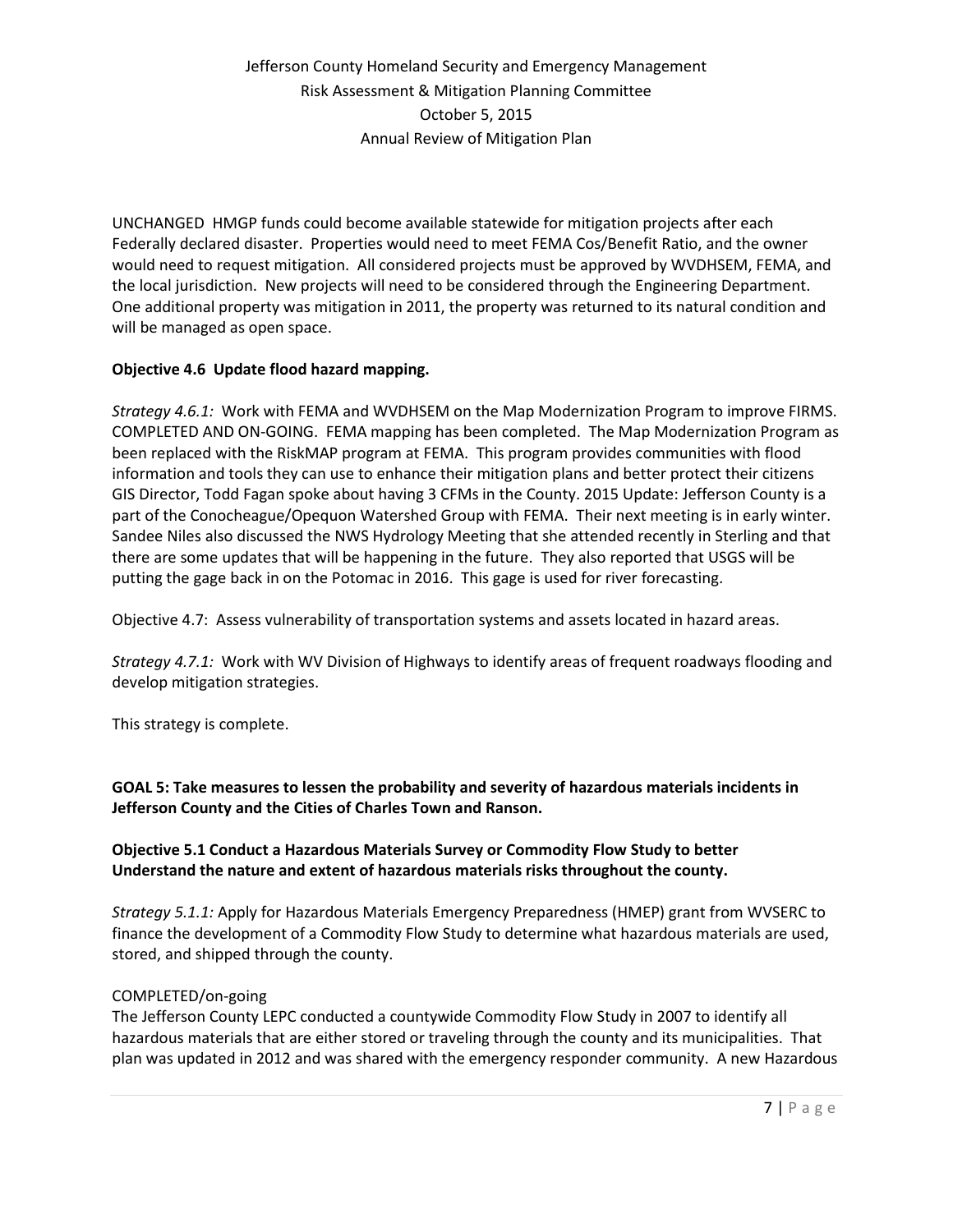Materials Response Plan was developed and exercised by the LEPC in 2013. 2015 UPDATE: Jefferson County LEPC's project for 2016 to update the Commodity Flow Study.

*Strategy 5.1.2:* Identify strategies to mitigate risks from the transportation and/or storage of hazardous materials in Jefferson County and the City of Ranson.

COMPLETED. The Jefferson County LEPC conducted a commodity flow study in 2007. Using the results of the study, the LEPC decided to develop a Propane Risk Assessment, which was completed in 2008 and 2009. The Commodity Flow Study was updated in 2012. A new Hazardous Materials Response Plan was developed and exercised by the LEPC in 2013.

#### **Objective 5.2 Increase public safety and awareness with regards to hazardous materials incidents.**

*Strategy 5.2.1:* Increase education and awareness about shelter-in-place opportunities. Jefferson County LEPC to develop and deliver information to all county residents through community groups and/or Publications, information on how to shelter in place and when it is appropriate to do so.

COMPLETED AND ON-GOING. The Jefferson County Board of Education has developed a School Crisis Plan for man-made or acts of God disaster events. Two new sections have been added to the Plan-Terrorism and Sheltering in Place. Additionally, they are training school personnel about sheltering in place and have ordered supplies to keep in the schools for such emergencies. An exercise for shelter in place is being held when the teachers and students get back to school in August. Exercises were held at the schools each year.

*Strategy 5.2.1: Consider the installation of a Dynamic Message Board on the new section of Route 9.* COMPLETED. 2 Dynamic Message Boards have been installed. One is on Rt. 9; the other on Rt. 340.

Strategy 5.2.3: Install Uninterruptible Power Supply (UPS) systems on traffic signals.

Status: No updates.

#### **Objective 5.3 Ensure adequate training and resources for emergency organizations and personnel.**

*Strategy 5.3.1:* Teach Community Emergency Response Team (CERT) classes in Jefferson County.

COMPLETED AND ON-GOING: The CERT Program Coordinator reported that this is an on-going strategy.

#### **Goal 6: Protect Jefferson County's population and critical assets from Landslides.**

**Objective 6.1 Enact ordinances to limit development in areas prone to landslide.**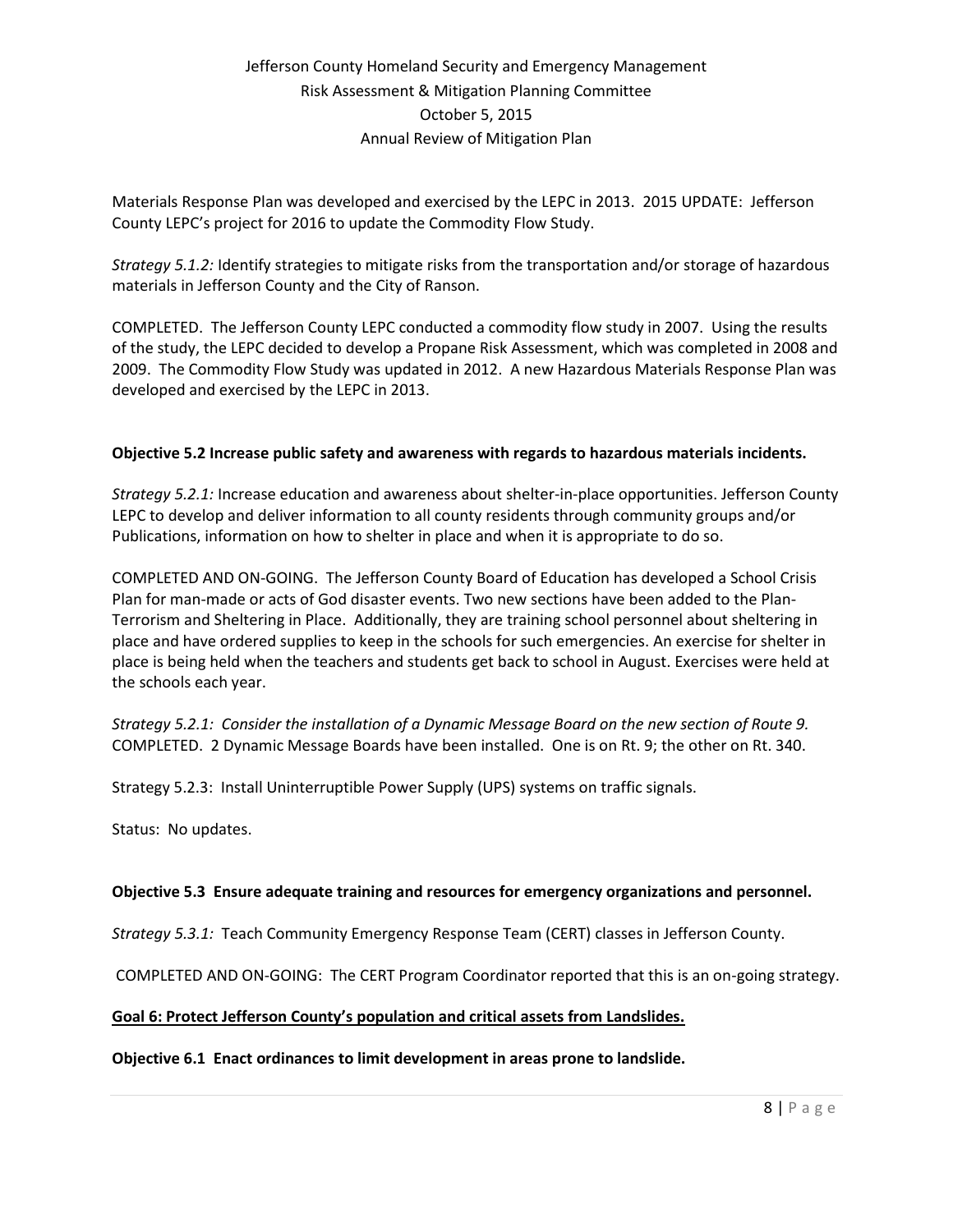Strategy 6.1.1: Develop ordinances requiring logging companies to clean and replant areas that they log. The ordinance should include the amount of replanting that is expected.

The Director of Planning and Zoning reported that there is a buffer requirement. Also there is an RFQ for stormwater management with the Chesapeake Bay requirements. This is covered in the Subdivision Ordinances. Division of Forestry regulates logging.

#### **Objective 6.2 Provide information to the public on best methods to protect mountainous properties from landslides.**

*Strategy 6.2.1:* Develop and distribute educational materials concerning erosion and sediment control and slope stabilization to assets located in landslide prone areas, including the proper installation of erosion control blankets, turf reinforcement mats, silt fences, filter bags, channel dikes and dams and turbidity barriers.

ON-GOING: The Blue Ridge Watershed Coalition and the Elk Run Watershed Group have initiated this strategy. This issue is covered in the County's sub-division ordinance.

*Strategy 6.3.1: Consider implementing open space designations in landslide prone areas, to keep those areas undeveloped.*

Objective 6.4: Consider developing vegetation placement and management plans.

Strategy 6.4.1: Consider planting various types of vegetation in landslide prone areas to increase soil stability through root length and strength and by absorbing precipitation.

Status: No progress, but it was noted at the annual meeting in 2014 that there are some funding opportunities through the Chesapeake Bay Program for this strategy.

#### **Goal 7 Reduce the potential for damages as a result of Land Subsidence**

#### **Objective 7.1 Protect critical infrastructure.**

*Strategy 7.1.1:* Conduct a detailed vulnerability analysis on the county's infrastructure to see what losses could be incurred during a land subsidence event (in pertinent areas).

UNCHANGED: This strategy has not yet been initiated, as a funding source has not been identified.

*Strategy 7.1.2:* Establish a long-term monitoring program to track the occurrence and distribution of subsidence. Even if groundwater withdrawals were reduced to the level of estimated annual recharge in the near future, primary and residual subsidence would continue for 5 to 10 years.

DELETED: THE CPC has decided to delete this strategy.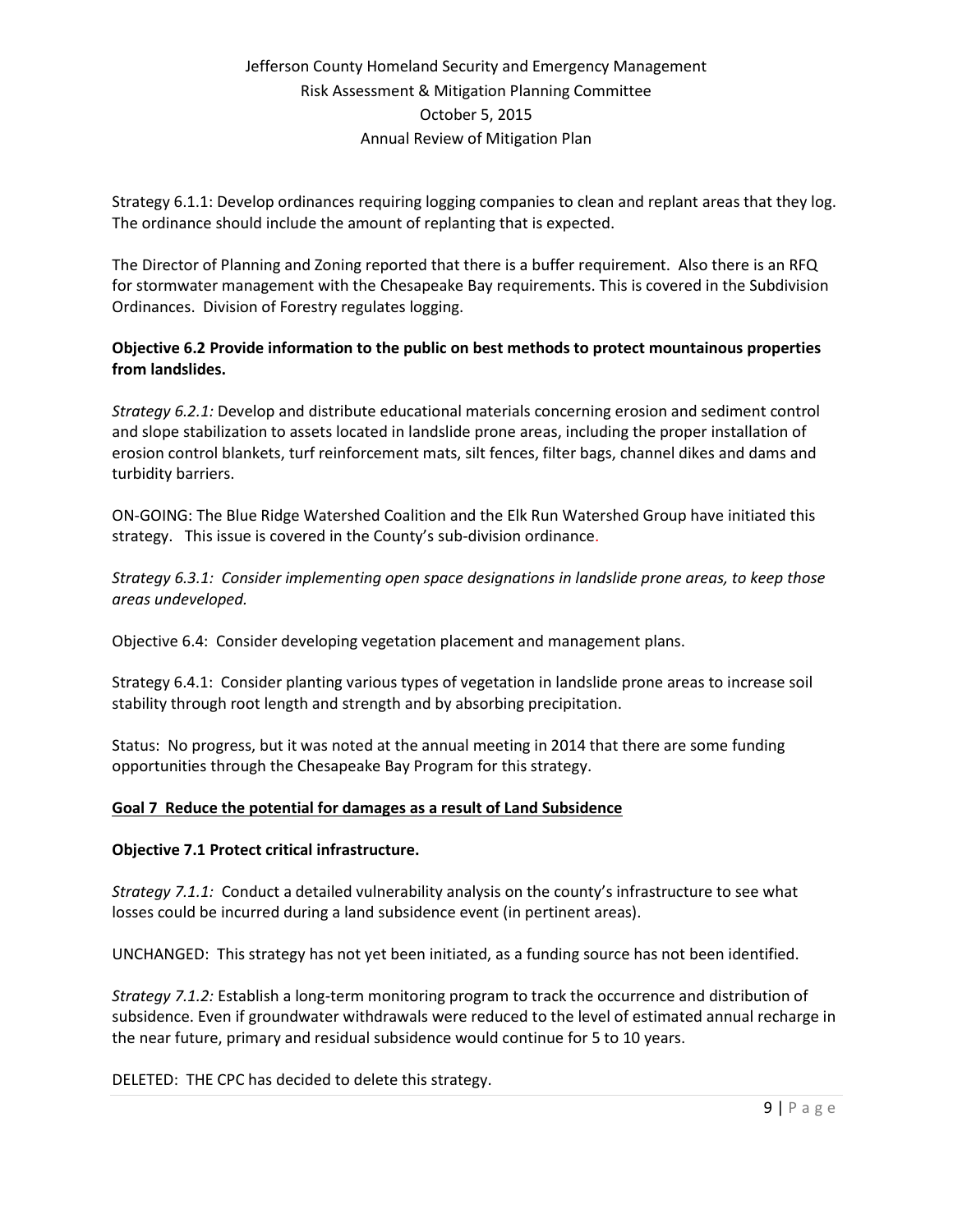Objective 7.2: Restrict future development in land subsidence prone areas.

*Strategy 7.2.1 Consider implementing open space designations in land subsidence prone areas, to keep those areas undeveloped. If anyone submits a plat, that is something that should be identified on the plat.*

Objective 7.3: Conduct Hydrological Monitoring in land subsidence prone areas.

Strategy 7.3.1: Develop a system to monitor groundwater levels in subsidence-prone areas, as groundwater levels directly influence karst topography, which may lead to sinkholes and subsidence issues.

#### **Goal 8 Reduce damages from severe thunderstorms and hail in Jefferson County.**

#### **Objective 8.1 Increase public awareness that a severe thunderstorm and/or hailstorm is imminent.**

*Strategy 8.1.1*: Coordinate with the National Weather Service (NWS) to warn residents of impending severe thunderstorm conditions.

COMPLETED AND ON-GOING. The National Weather Service has a new program called Weather Ready Nation. Weather radios and local media are used to warn resident. JCECC went live with a new Computer Aided Dispatch system in September, 2014. JCHSEM uses NIXLE as a service that residents can sign up to receive emergency alerts via email and/or text message.

*Strategy 8.1.2:* Encourage the use of NOAA Weather Radios among residents that continuously broadcast NWS forecasts and provide direct warnings to the public.

COMPLETED AND ON-GOING: Utilization of Weather Ready Nation and local media outlets. JCECC went live on a new CAD system and JCHSEM is utilizing NIXLE.

*Strategy 8.1.3:* Continue to conduct National Weather Service Storm Spotter classes.

COMPLETED AND ON-GOING: JCHSEM continues to sponsor storm spotter classes as often as the NWS can provide them. A Flood Storm Spotter Class was held in March, 2012. A Basic Storm Spotter Class was held in March of 2011, and a Winter Storm Spotter Class was held in November 2010. The was a Basic class held in February, 2014, and a Flood Class held in September, 2015.

*Strategy 8.1.4:* Ensure that surge protection, such as surge protectors and grounding, has been Installed on all critical electronic equipment owned by county government.

COMPLETED: Surge protection has been installed.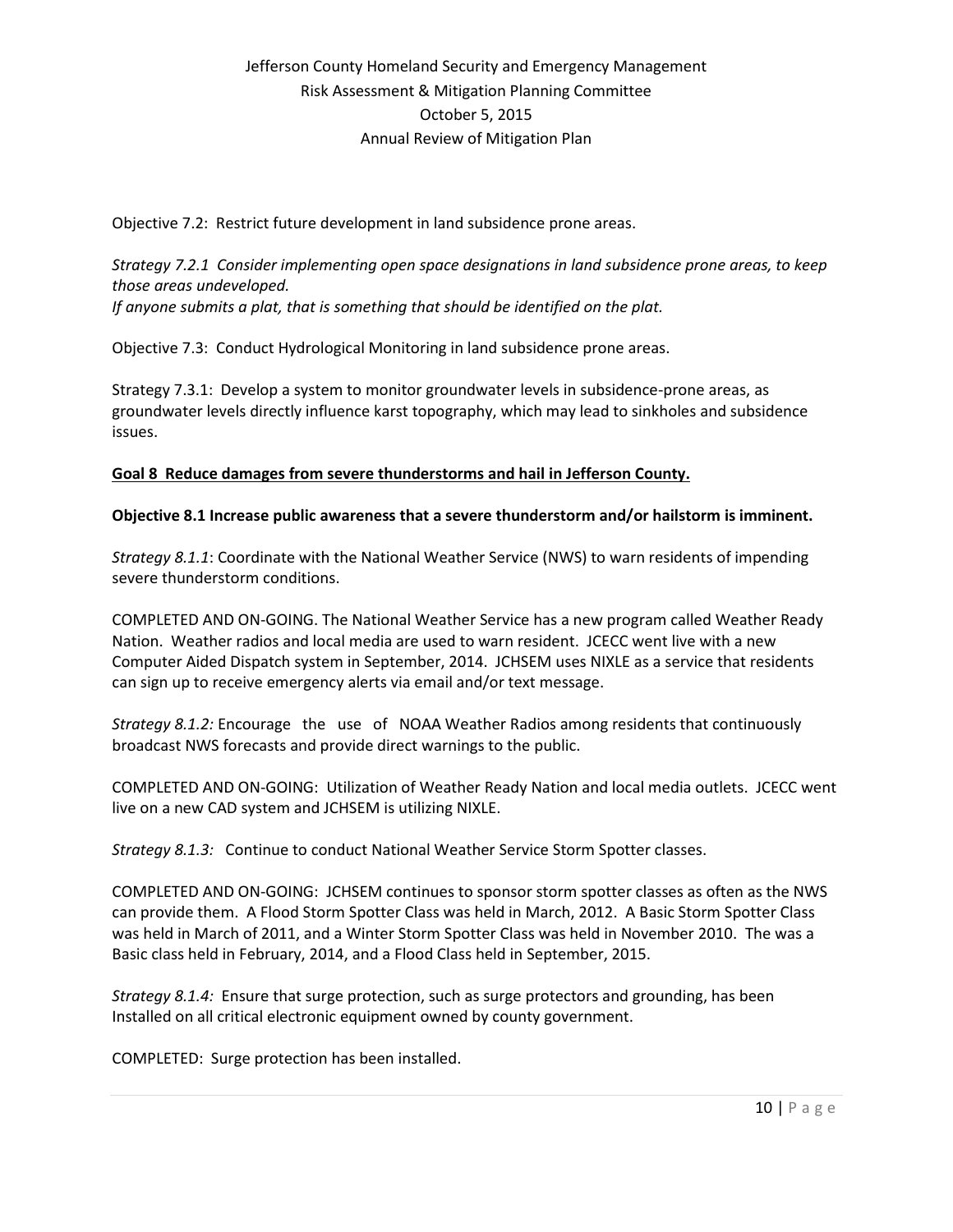#### **Objective 8.2 Decrease the probability of utility failures as a direct result of severe thunderstorms.**

*Strategy 8.2.1:* Coordinate with the power company to periodically trim trees near power lines to prevent limb breakage and power failures.

ON-GOING. The power company continues to make efforts to clear right of ways.

Objective 8:3: Minimize damage to public and private structures as a result of hailstorms.

*Strategy 8.3.1: Encourage the use of laminated glass in window panes during all new construction.*

ON-GOING during new construction.

#### **Goal 9: Reduce damage from severe wind and tornadoes in Jefferson County**

#### **Objective 9.1 Increase public awareness that severe wind and tornadoes are imminent.**

*Strategy 9.1.1: Coordinate with the National Weather Service (NWS) to warn residents of impending severe winds and possible tornado conditions.*

COMPLETE AND ON-GOING: Jefferson County utilizes the NWS, NOAA, EAS, Nixle, Facebook, and Twitter to warn local residents.

*Strategy 9.1.2: Conduct upgrades on the Sheriff's Mobile Command Center vehicle.*

COMPLETE AND ON-GOING: Radio consoles and other equipment have been installed. A new roof was put on the vehicle in 2015. It is equipped with CAD, radios, and has dispatching capabilities. It will soon have a cache of SIRN radio batteries in it so that deputies can change out their radio batteries as needed.

Objective 9.2: Minimize future damage from severe wind or tornadoes throughout Jefferson County by increasing control over construction activities.

*Strategy 9.2.1: Reduce the risk of mobile home damage by suggesting the use of tie-downs with ground anchors appropriate for the soil type.*

COMPLETE AND ON-GOING: Current building codes require tie downs for mobile homes.

Objective 9.3: Evaluate existing shelters to determine adequacy for current and future populations.

*Strategy 9.3.1: Ensure that all shelters have adequate emergency power resources. Churches and other facilities that may be used as shelters should consider installing backup generators.*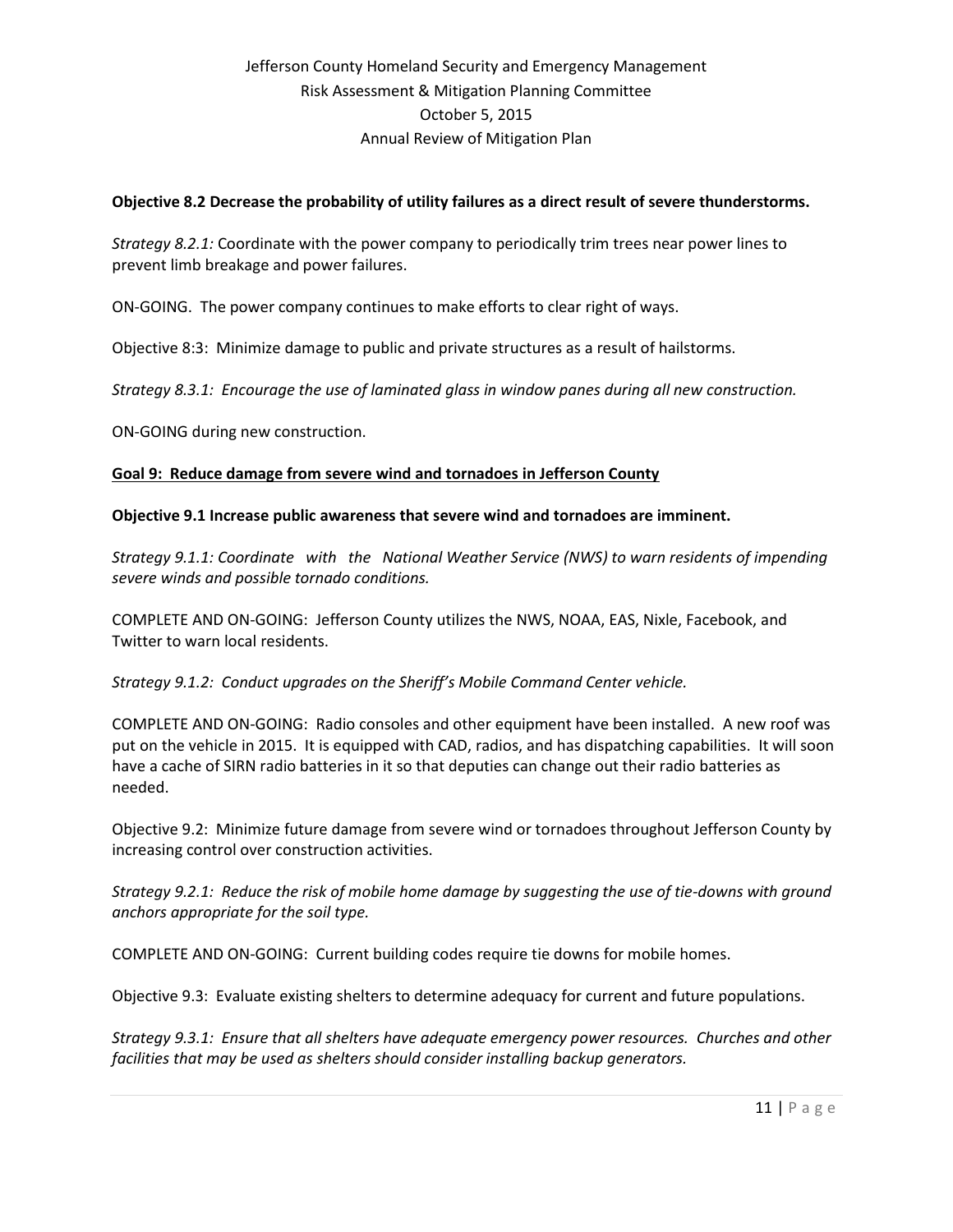ON-GOING: The local chapter of the ARC and the Schools no longer have MOUs in place for the use of shelters. JCHSEM has MOUs in place with the School system for uses identified by the Emergency Manager. The ARC will be using churches as shelters as much as possible. There is a need to complete Prime Power Surveys for all ARC shelter facilities. It was reported that Prime Power Surveys have been completed on county schools. The Jefferson County Health Department has Point of Dispensing (POD) sites located throughout the county.

*Strategy 9.3.2: Establish a protocol for the sharing of annual shelter survey information between the Local Red Cross Chapter and the JCHSEM.*

The American Red Cross maintains information on the site of each approved shelter. They also have information on how many people can be housed or fed at the site and availability of back-up power resources/available there. They are prepared to meet with the JCHSEM on an annual basis, if requested

#### **Goal 10 Reduce the effects of severe winter storms in Jefferson County.**

Objective 10.1: Minimize future damage from severe winter storms throughout Jefferson County by increasing response capabilities.

Strategy 10.1.1: Coordinate with local private contractors to develop mutual aid agreements for emergency snow removal, also develop a Debris Management Plan that can be implemented following a disaster occurrence.

Status: COMPLETED & ON-GOING During the December 2010 snowstorm, the EOC was able to gather a good list of private local contracts that were willing to move snow, no official MOUs are in place. These resources have also been added to the Jefferson County Resource Database. MOUs are the responsibility of each government (County or municipality), various agencies and private businesses.

Objective 10.2: Educate the general public on proper procedures to take to prepare for a winter storm.

Strategy 10.2.1: Develop a part of the website that describes the proper procedures to take to safeguard against and prepare for winter storms.

Status: COMPLETED & ON-GOING Jefferson County included weather related preparedness brochures as well as Business Continuity Planning information in their display at the 2003-2012 Jefferson County Fairs and other public events. Information included the FEMA Business Disaster Planning Guide, a booklet that was prepared for the Business Continuity Planning Workshops locally and information from the Institute for Business and Home Safety.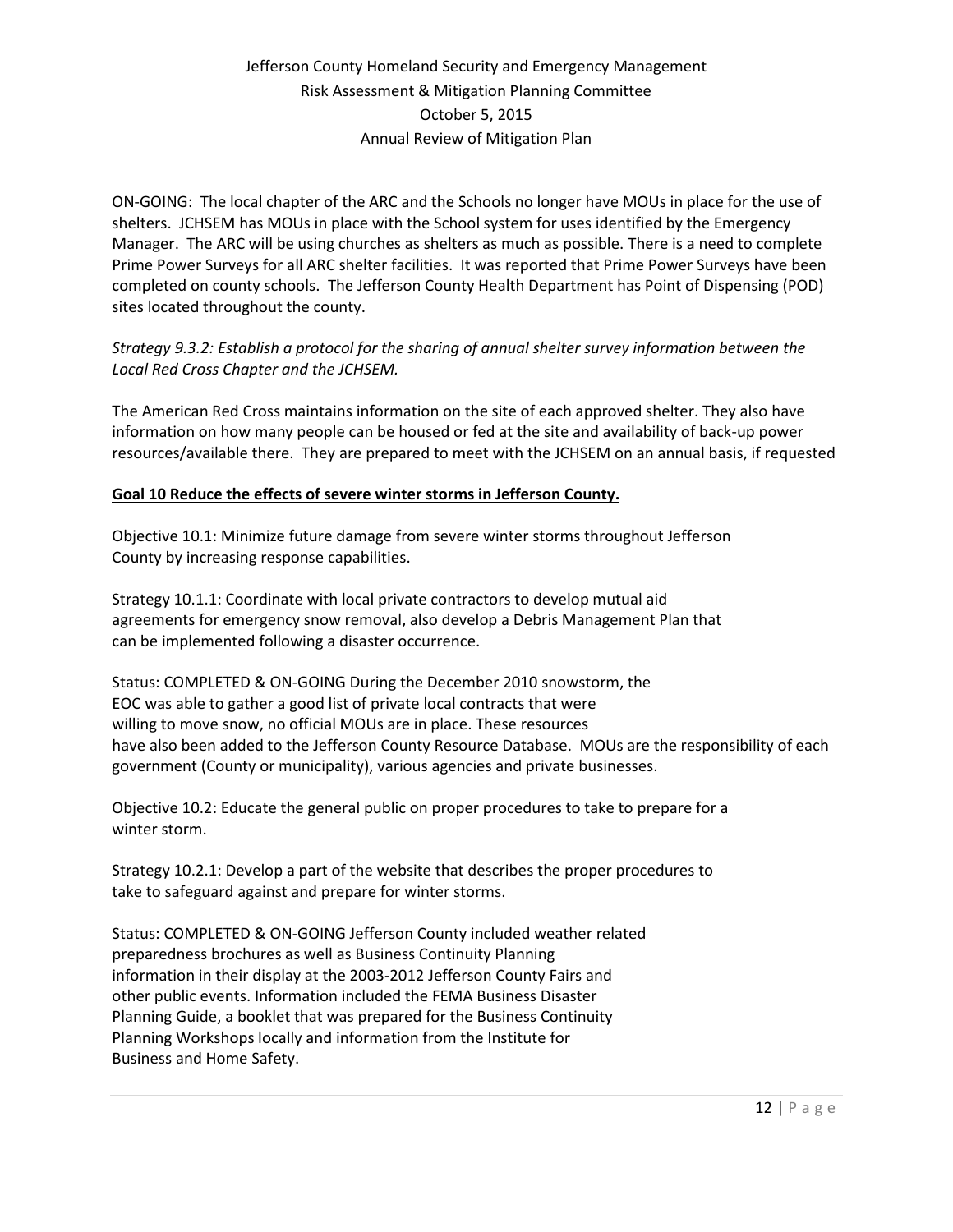Strategy 10.2.2: Work with WVDHSEM and FEMA to develop a long term recovery plan.

#### Status: NEW STRATEGY

2015 Update: There is still no state plan or standards have been developed by the state.

Objective 10.3: Ensure a backup power supply for major agricultural producers and dairies.

Strategy 10.3.1: Encourage agricultural producers and dairies to plan for power outages and install backup power supplies. Conduct an assessment of the applicability of renewable energy sources as a potential backup power supply.

#### Status: NEW STRATEGY

Strategy 10.3.2: Pre-wire critical facilities for generators, and provide backup generators for fire departments that do not yet have them.

Status: All Fire Departments and the ESA, with the exception of Bakerton Fire Department, now have generators.

Strategy 10.3.3: Conduct prime power surveys for all critical infrastructure.

Status: 61 completed, the rest are on-going.

Goal 11: Protect the general public in Jefferson County from potential biological, chemical, or Weapons of Mass Destruction (WMD) terrorist events.

#### **Objective 11.1 Increase countywide preparedness for terrorist attacks.**

*Strategy 11.1.1:* Develop and/or enhance terrorist incident response annexes in the county Emergency Operations Plan (EOP).

COMPLETED: The EOP is updated annually and each annex is updated at least every 5 years.

*Strategy 11.1.2:* Increase the knowledge of the general public concerning preparedness through the preparation of informational brochures, town meetings, training seminars, etc.

COMPLETED and On-GOING: Informational brochures are distributed at fairs, festivals, public speaking engagements, and during National Preparedness Month in September.

*Strategy 11.1.3: Coordinate with local media to alert the public as to the current threat status.* 2012: This strategy had to do with the old Color Codes used by US Homeland Security. They do not use these any longer.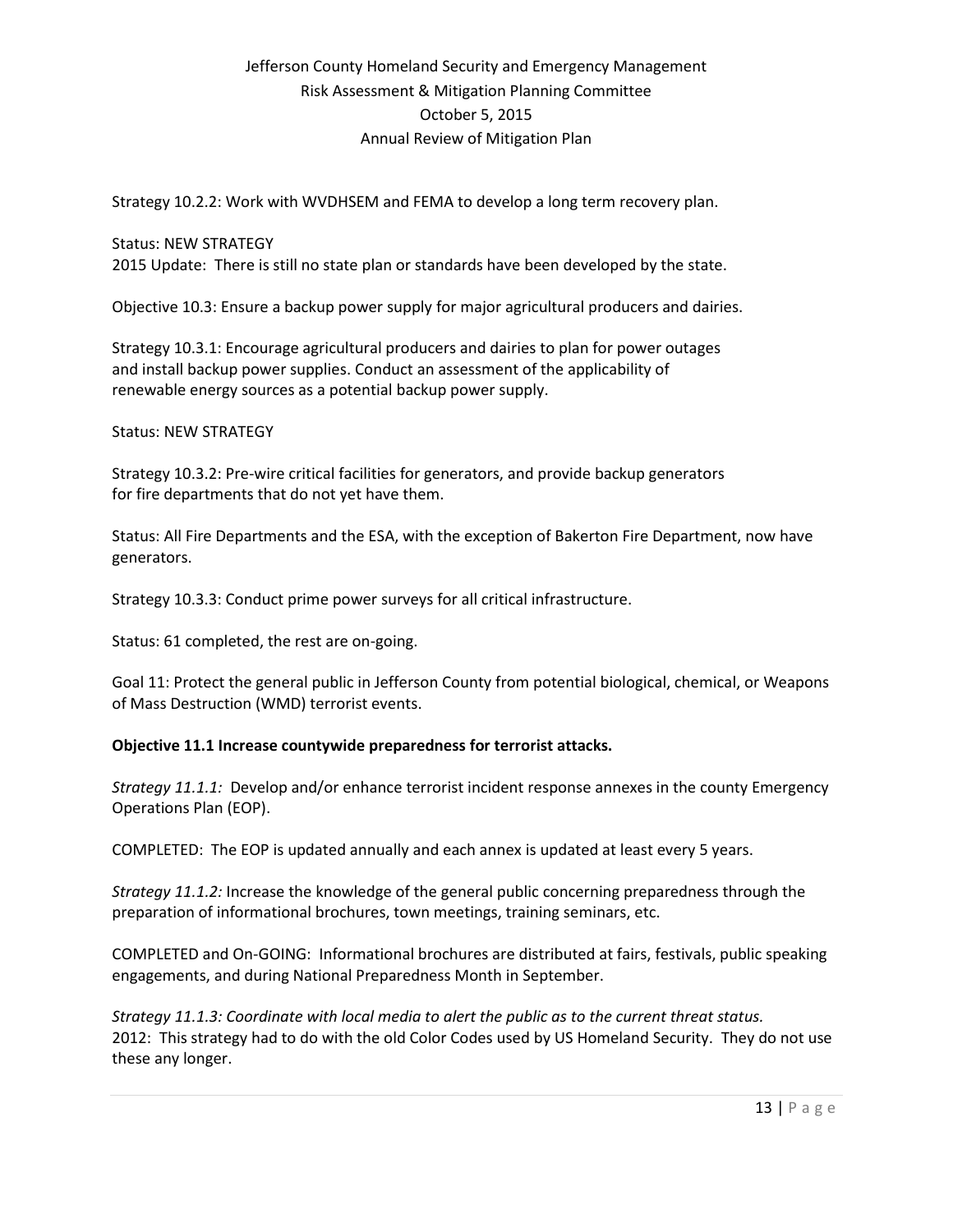#### DELETED: The CPG decided to delete this strategy

#### **Objective 11.2 Enact response programs to cope with terrorist attacks should they occur.**

*Strategy 11.2.1:* Establish trauma centers to offer medical attention and counseling to affected populations in the event of a terrorist event.

COMPLETED: WVU Healthcare-Jefferson Medical Center has a level 4 trauma center, which can be utilized to stabilize patients and divert. The hospital can keep 25 people daily, and a surge plan has been developed by them.

*Strategy 11.2.2:* Continue education and training efforts of first responders and emergency personnel.

ON-GOING: This is conducted countywide on an ongoing schedule through RESA. There are also additional classes available through the WVDMAPS CourseMill and other opportunities on various websites. Regional Exercises are held.

Strategy 11.2.3: Consider providing heightened security at public gatherings, special events, hazardous materials facilities and critical community facilities and industries.

Status: UNCHANGED: A discussion about the PCII-Protected Critical Information on Schools was had amongst CPC members, and how information becomes PCII and is protected.

*Strategy 11.2.4: Make arrangements or other wise establish mass morgue facilities to be used following potential mass casualty events.* 

ON-GOING: The Health Department is currently in the process of developing a mass fatality plan and a GAP analysis. A Mass Fatality Planning Committee has also been established, spearheaded by the Jefferson County Health Department. The LEPC held a Mass Fatalities Conference in October, 2013 where classes were offered in several areas surrounding mass fatalities. March, 2015. DATE: The Jefferson County LEPC will hold a Mass Fatalities Conference at the Clarion Hotel in March, 2016.

#### **Goal 12 Protect Jefferson County's population, critical infrastructure and forests from wildfires.**

#### **Objective 12.1 Educate the public on how to avoid starting wildfires.**

*Strategy 12.1.1:* Create displays for children's programs that teach safety. Examples of information to be used would be similar to that on the FEMA for kids CD and/or the Sparky Fire Safety Program.

COMPLETED and ON-GOING: The JCHSEM booth at the Jefferson County Fairs has included information on Fire Safety (NFPA Sparky the Fire Dog Coloring and Activity Books). Disaster Preparedness Coloring Books, and coloring books from the Home Safety Council.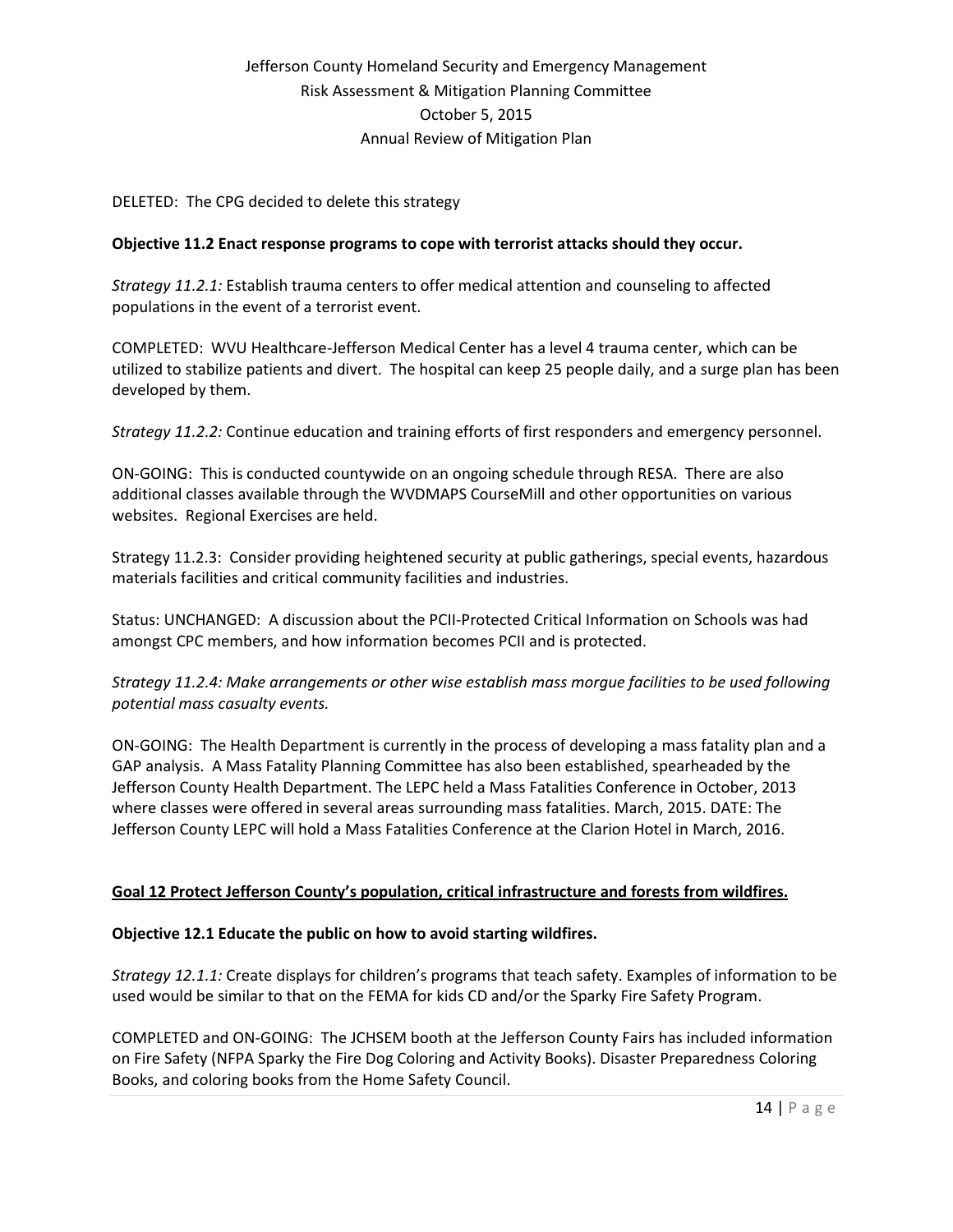*Strategy 12.1.2: Encourage residents in rural areas to inspect and clean their chimneys at least once a year.*

*Woodburning air quality with using dry wood. Encourage updating your woodstove to EPA compliant.*

*Strategy 12.1.3:* Encourage residents and businesses to maintain their property in or near forested areas (including short grass; thinned trees and removal of low hanging branches, cleaning of dead or dry leaves, needles, twigs, etc.), and to create a buffer zone (defensible space) between structures and adjacent forests.

COMPLETED AND ON-GOING: A Property Safety Ordinance was adopted on January 7, 1999 and amended on May 20, 2010.

### **Goal 13 Reduce or eliminate the negative effects of various other hazards in Jefferson County, and improve upon the protection of the citizens of Jefferson County from all natural and man-made hazards.**

**Objective 13.1 Develop and distribute public awareness materials about natural hazard risks, preparedness, and mitigation.**

*Strategy 13.1.1:* Create displays for use at public events (health fair, public awareness day, and county fair). This display would include pictures and information, such as that contained in FEMA's Retrofitting for Homeowners Guide, Elevating Your Flood Prone Home, Elevating Residential Structures, and information on the NFIP.

COMPLETE AND ON-GOING: JCHSEM's display at the Jefferson County Fair includes mitigation information. The display highlights the Jefferson County Risk Assessment and Mitigation Plan, flood homeowner's and business mitigation information, information about elevating homes, retrofitting information, and National Flood Insurance Information. Flooding handouts include: Are You Protected from the Next Flood? Coping a Flood- Before, During and After, Answers to Questions about the NFIP, Avoiding Flood Damage: A checklist for homeowners, Top 10 Facts about Flood Insurance, What you need to know about Federal Disaster Assistance and National Flood Insurance, Myths and Facts about the NFIP, How the NFIP works, NFIP Insurance Agent's Lowest Floor Guide, NFIP Increased Cost of Compliance Coverage, things you should know about flood insurance, An Ounce of Prevention is Worth a Pound of Cure, Floods, The Awesome power, Tropical Cyclones and Inland Flooding, Homeowners Guide to Retrofitting. The JCHSEM has a 10'X10' display and two tabletop display boards that are used for events. Flood Mitigation materials are available any time that the display is up, as well as from the Homeland Security Office.

An Animal in Disaster Display was developed and used at the Jefferson County Fair. It includes information about domestic pets, agricultural animals and horses. In addition to the display board, brochures were available, including: The American Red Cross/The Humane Society of the United States, "Pets and Disasters-GET PREPARED"; The Humane Society of the United States, "Disaster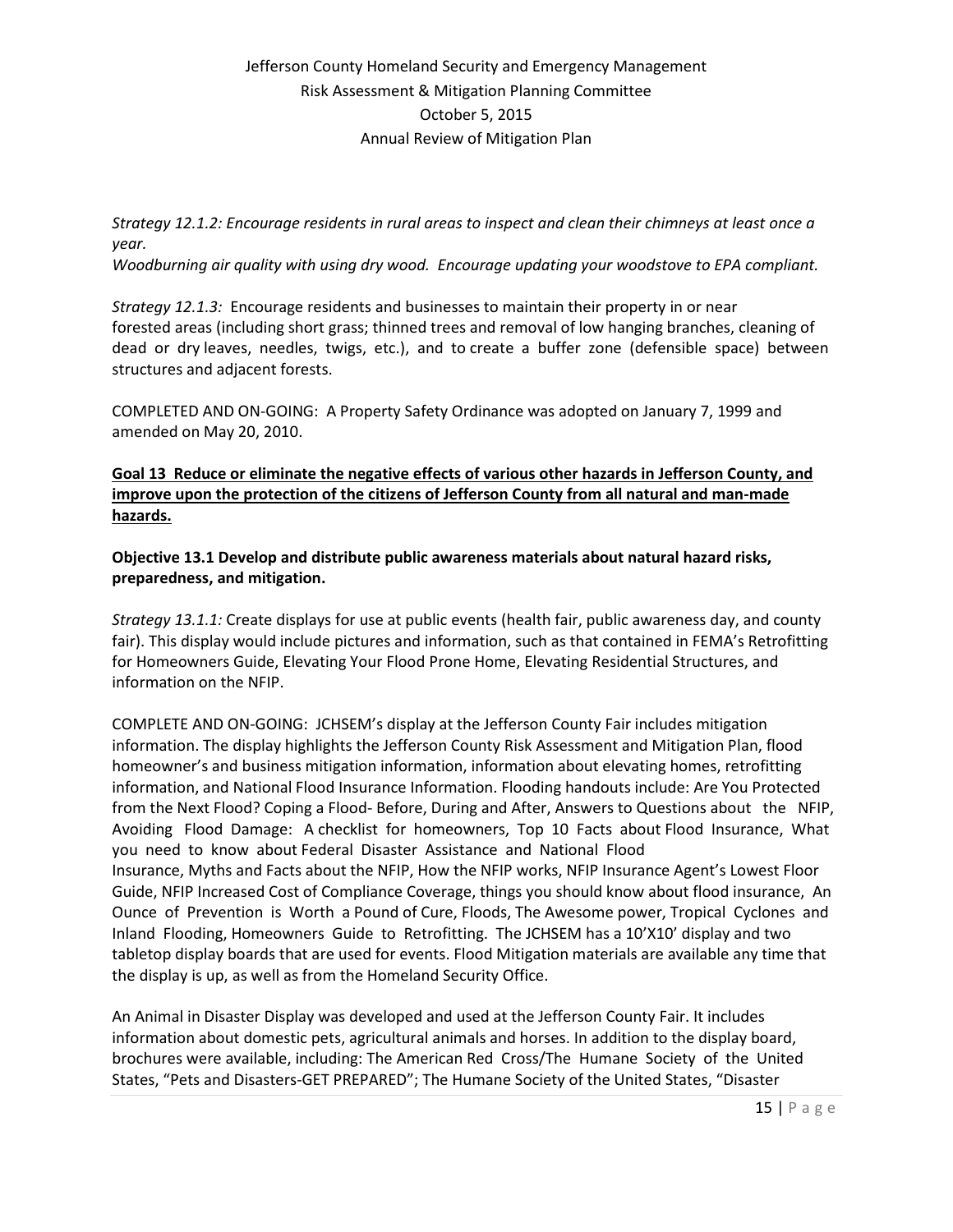Preparedness for Pets"; The Humane Society of the United States, "Disaster Preparedness for Horses"; The Humane Society of the United States, "Disaster Preparedness for Livestock"; The National Humane Education Society's, "Disaster and Your Pets"; The Veterinary Medical Association's, "Saving the Whole Family" and the Jefferson County Animals in Disaster Plan. The new table top display was used at the Jefferson County Fair and at Furry Fun Fest at Briggs Animal Adoption Center in 2004.

In addition to the information booth at the fairs and festivals, the JCHSEM also conducts lunch and learn sessions during national preparedness month. The county won the "United We Stand" award from FEMA Region III in 2010.

*Strategy 13.1.2:* Create materials that are targeted towards tourist populations. Work with the Jefferson County Convention and Visitors Bureau, the US Park Service and others to alert tourists to potential natural hazard areas and what to do if a natural or man-made hazard occurs during their visit to Jefferson County.

ON-GOING: This strategy has been initiated, however; is still a work in progress.

*Strategy 13.1.3:* Send news releases to local newspapers, radio and TV stations about pre-Disaster information. Our media strategies are designed to reach all areas of Jefferson County Ms. Miller noted this strategy is ongoing.

COMPLETED and ON-GOING: The following media is used for distribution of information/press releases:

a. Radio – WVEP (88.9 FM), WSHC (89.7 FM), WINC (92.5 FM), WKMZ (95.9 EM – EAS), WLTF (97.5 FM – EAS), KISS (98.3 FM), WUSQ (102.5 FM), WRNR (106.5 FM), WWEG (106.9 FM), WRNR (740 AM), WEPM (1340 AM – EAS), WMRE (1550 AM)

b. Television – WHAG (Channel 11), WWPB (Channel 31), WWPX (Channel 60) – Note: These are Comcast stations.

c. Newspapers – The Shepherdstown Chronicle, The Spirit of Jefferson, The Journal (Martinsburg), The Shepherdstown Observer

d. Social Media – Nixle, Facebook, Twitter

*Strategy 13.1.4: Create a public speaking series to include topics such as types of natural disaster and risk, how to develop a family disaster plan, how to develop a family disaster supply kit, how to develop a business contiuity plan, simple type of mitigation projects for homeowners, etc. these speaking engagements will be offered to civic groups such as Rotary and Kiwanis Clubs, the Chamber of Commerce, Church and interfaith groups, Boy and Girl Scouts, etc.*

COMPLETE and ON-GOING: There are several program topics available to groups.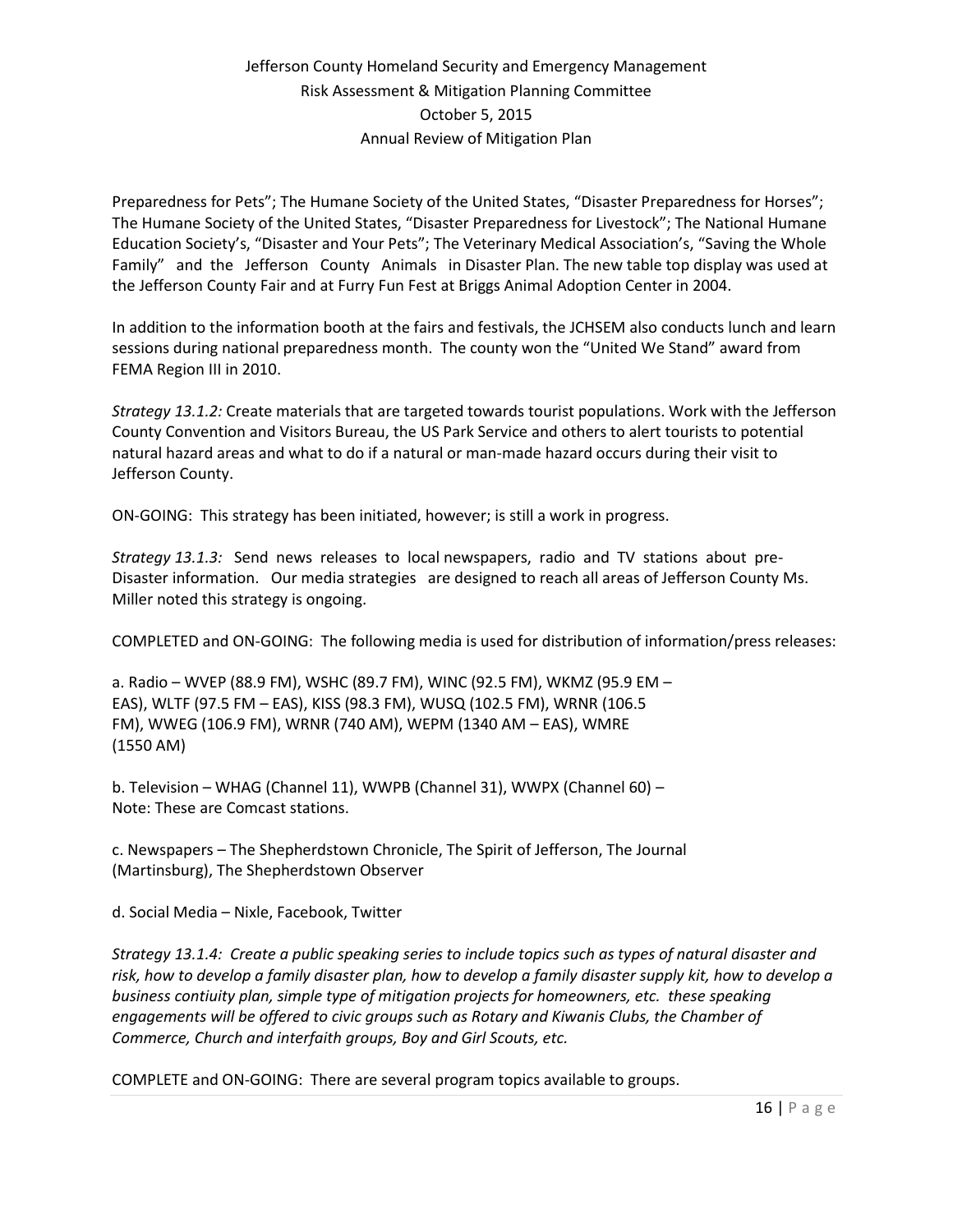*Strategy 13.1.5: Ensure that the Red Cross citizen's disaster course is held on a frequent basis.*

COMPLETE AND ON-GOING: Red Cross Classes are now available on-line. Additionally, a shelter training and exercise was held in Berkeley County for the region in July, 2014. The ARC holds a variety of courses, including Adult, infant, and child CPR, AED, Basic First Aid.

*Strategy 13.1.6: Update the county website to provide hazard related information that is easily accessible. The County Commission website has information about disaster preparedness and related activities. The plan is to expand and update the website as needed and as appropriate in a timely manner to benefit all County residents.*

COMPLETED AND ON-GOING: The County Website is at [www.jeffersoncountywv.org.](http://www.jeffersoncountywv.org/) A new website was launched in the fall of 2015.

*Strategy 13.1.7:* Continue to work with the Jefferson County school system to promote hazard mitigation education and awareness and discuss ways to better integrate mitigation into the curriculum.

COMPLETE AND ON-GOING: This strategy is ongoing through the Disaster Ready Kids Program in the Summer months.

*Strategy 13.1.8: Continue to work with non- governmental organizations (youth services, Professional, religious) to promote mitigation education and awareness.*

COMPLETE and ON-GOING: These programs and workshops have been held in a variety of settings (i.e. Resilient Neighbors Network). Most recently they have focused on Whole of Community; Whole of Nation initiative that DHS/FEMA is promoting. Jefferson County was named as a Pilot Community of the Resilient Neighbors Network.

*Strategy 13.1.9: Establish all-hazard resource centers to be located in the main office of the county And cities. The centers will act as a repository for information on local hazard identification, Preparedness and mitigation strategies for use by citizens, realtors, and lenders.*

COMPLETE AND ON-GOING: These resource centers have been established in the local libraries as a requirement for the Community Rating System activities. Additionally, there is a media center within the Homeland Security and Emergency Management office that contains a section on flooding, with additional sections on Disaster Preparedness, Fire and Fire Safety, Weather, a Children's section, Counter Terrorism and other mitigation.

**Objective 13.2 Provide protections for domestic pets, livestock and wildlife during and following disasters in Jefferson County.**

*Strategy 13.2.1: Develop adequate emergency shelter and evacuation plans for animals (domestic*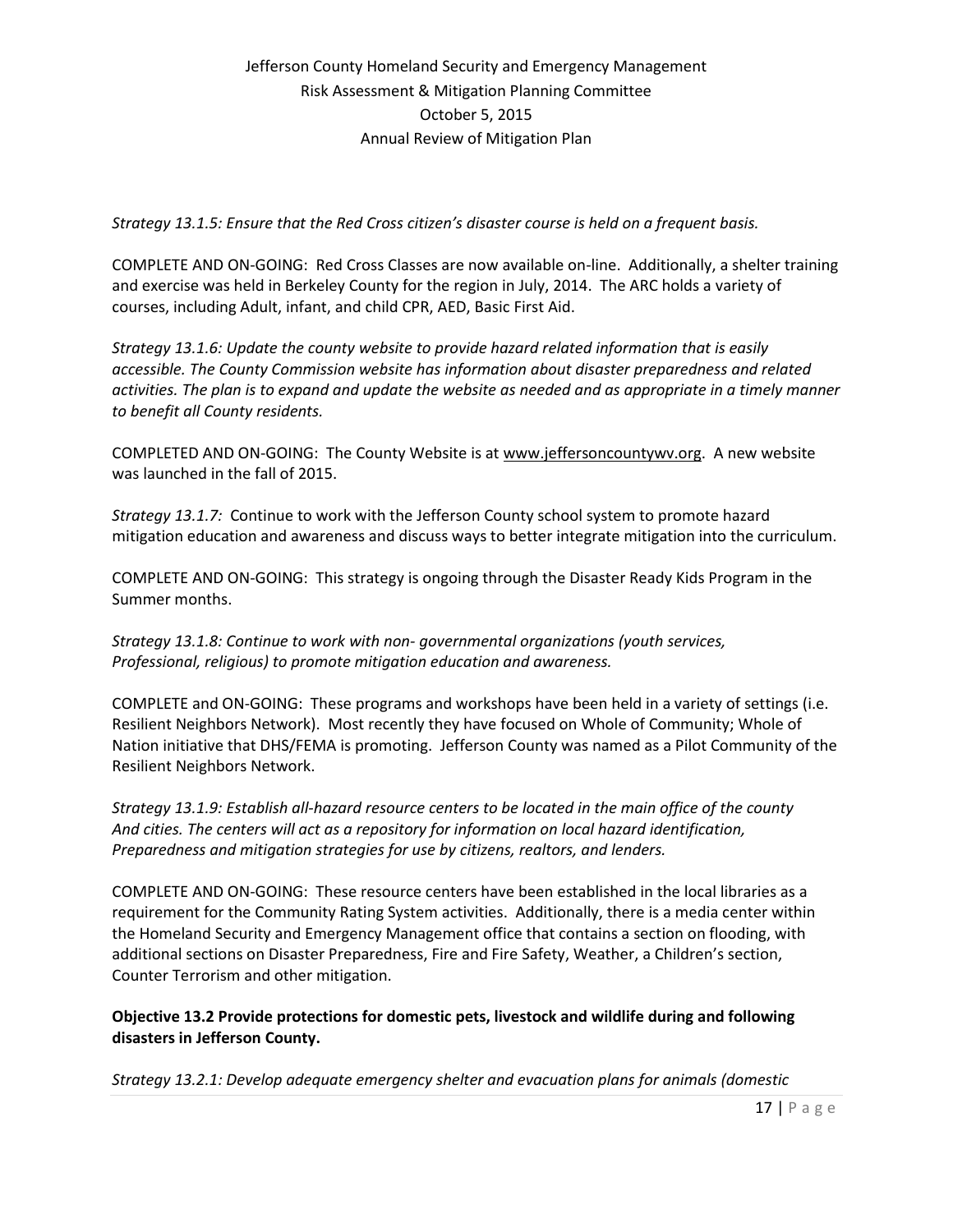*Pets, livestock, and wildlife). Establish a committee representative of all areas of the county that will Include vets, pet store owners, the Humane Society, animal shelters, the WVU Extension Service and other interested parties to work on animal -specific evacuation and sheltering needs.*

*The County purchased an Animals in Disaster Trailer with supplies that is for use in WVHS Region 3 as a Rapid Response Trailer for pets. A training was held for the region in Jefferson County in 2013 to teach*  how to set up an Emergency Animal Shelter for disasters. It was taught by Florida SARC. A regional *Animals in Disaster Plan was developed within WV Homeland Security Region 3.*

*Strategy 13.3.1: Meet with groups of potential volunteers to attempt to increase the number of trained responders. Groups will include all county fire departments, doctors, nurses and EMS personnel who may become first responders in a bio-terrorism event.*

*COMPLETE AND ON-GOING: JCHSEM has encouraged volunteers to take training from the ARC and MRC. CERT classes are taught by JCHSEM to local residents. The Sheriff's Department has a volunteer Reserve Unit. All of Jefferson County's Fire Companies are Volunteer Agencies.*

*Strategy 13.3.2: Incorporate Light Detection and Ranging (LIDAR) mapping into current GIS Mapping.*

Status: COMPLETE: In 2012 FEMA developed LIDAR. We have the data available, but we struggle with time to be able to use it.

### **Objective 13.4 Provide training for local first responders.**

*Strategy 13.4.1:* Conduct annual tabletop disaster exercises with local law enforcement, emergency Managers, city and county officials, and other disaster response agencies.

COMPLETE AND ON-GOING: JCHSEM has been involved with numerous exercises over the years. The most recent include: Cold As Ice Series, A Train Kept A Rollin'. Jefferson participated in an exercise with WV Hospital Association Region 8 and 9 Exercise in December, 2014., Cold as Ice, 2014, Something in the Air, 2015, and Clandestine Chaos TTX, Functional and Full Scale exercises in 2015.

*Strategy 13.4.2:* Provide information about local, regional, state, and federal training opportunities to fire departments, EMS, ambulance services, and other emergency responders.

COMPLETED AND ON-GOING: A list of all known training was developed and is listed in the JCHSEM Public Awareness, Education and Training Strategies, as well as the county website. Training for first responders is available through RESA.

#### **Objective 13.5 Direct new development away from high hazard areas.**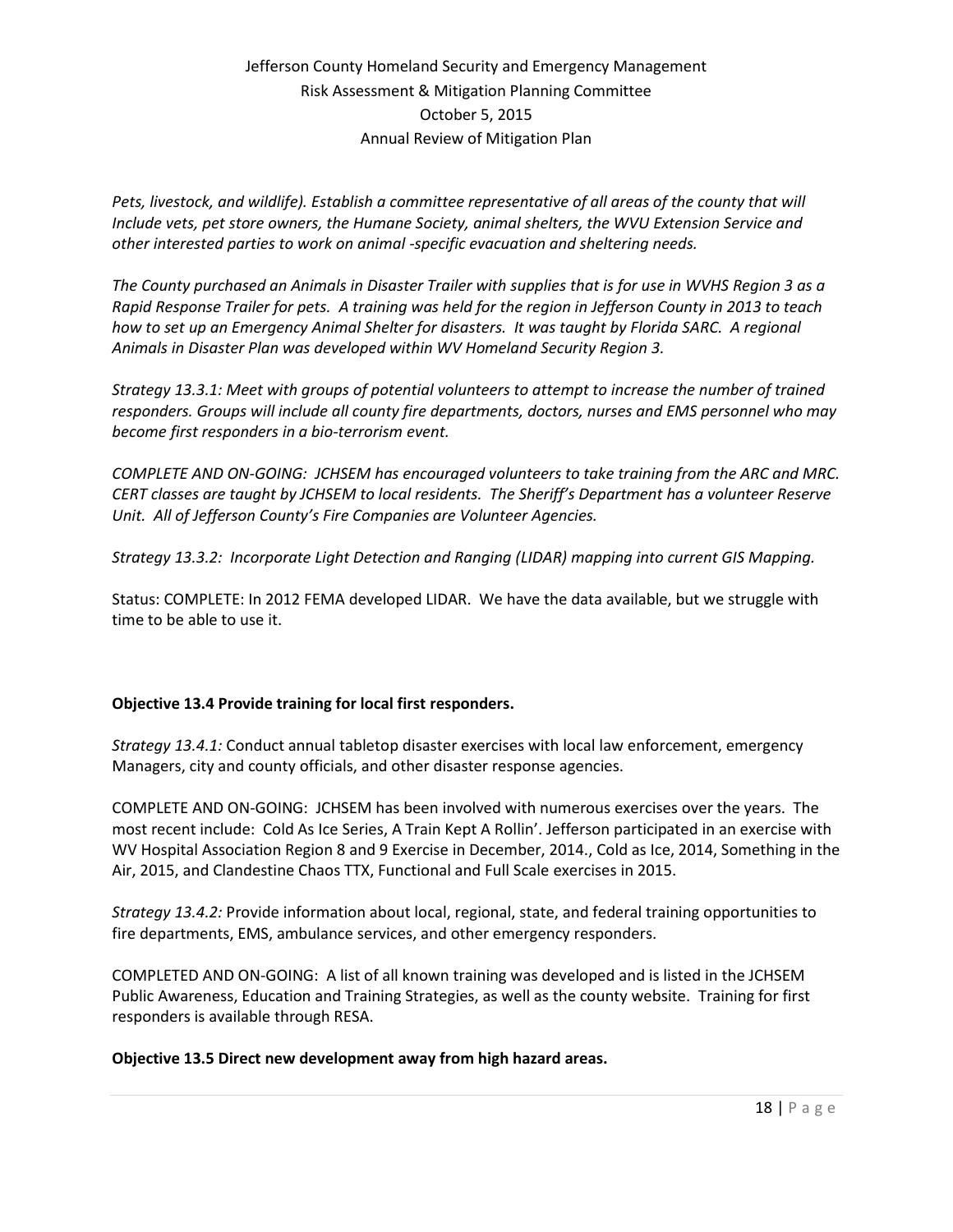*Strategy 13.5.1:* Review existing regulations to ensure adequacy in reducing the amount of future development in identified hazard areas.

ON-GOING: Ordinances continue to be reviewed and revised.

*Strategy 13.5.2:* Review all comprehensive plans to ensure that designated growth areas are not in hazard areas.

ON-GOING: Jennie Brockman, JC Planning Director reported that the Comprehensive Plan was finalized and adopted in January, 2015. It includes protection of sink holes, steep slopes. Charles Town's Comprehensive Plan was last updated in 2006.

*Strategy 13.5.3:* Review all capital improvement plans to ensure that infrastructure improvements are not directed towards hazardous areas.

ON-GOING Ordinances continue to be reviewed and revised. The only CAP plans are for County Government Buildings. The County doesn't own any roads or utilities.

**Objective 13.6 Improve emergency preparedness in Jefferson County and its incorporated Municipalities.**

*Strategy 13.6.1: Review the existing Jefferson County Emergency Operations Plan (EOP) and update where necessary based on the recommendations of the Jefferson County Hazard Mitigation Plan.*

*One annex is reviewed, updated, or developed each year. In 2011 a Drought Annex was developed, updating the Engineering Annex, Training and Exercise Annex, a new Transportation Annex, reviewing the Damage Assessment Annex and will integrate a new Regional Animals Annex.*

*13.6.2: Coordinate with the Eastern Panhandle Homeowners Association (HOAs) for their inclusion into the 911 Addressing compliance program.*

13.6.2—It is complete. GIS Department coordinated this.

### **Objective 13.7 Improve coordination and communication among disaster response organizations, local, and county governments.**

*Strategy 13.7.1:* Expand the mission and membership of the Jefferson County Local Emergency Planning Committee (LEPC) to act as a countywide disaster task force.

DELETED: The CPC decided to delete this strategy.

### **Objective 13.8 Update equipment at the Emergency Communications Center**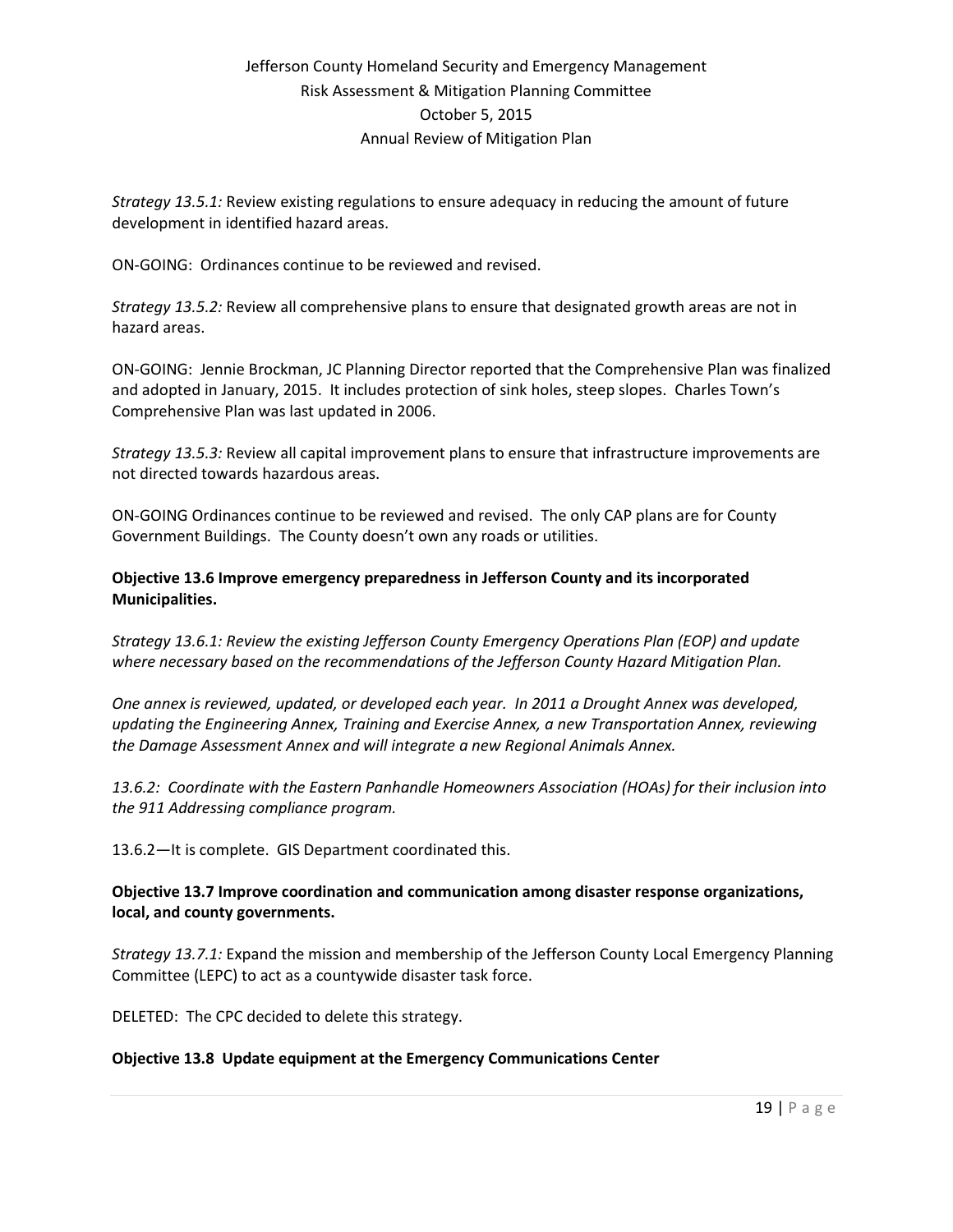*Strategy 13.8.1: Develop a plan to implement the Needs Assessment recommendations developed by the Public Safety System Consultant.*

ON-GOING: Jefferson County constructed a new Emergency Operations Center and Emergency Communications Center in 2008. CAD went live in September, 2014.

### **Objective 13.9 Develop public/private partnerships toward the protection of private properties.**

*Strategy 13.9.1:* Continue to support initiatives established under the Jefferson County Project Impact.

COMPLETED AND ONGOING. Jefferson County was recently named as one of the pilot communities for the Resilient Neighbors Network, which works well with the concept of the Project Impact Program and the Whole of Community efforts.

*Strategy 13.9.2:* Evaluate the feasibility of the continuation of a funded Project Impact Coordinator position in Jefferson County.

DELETED. THE CPC has decided to delete this strategy.

### **Objective 13.10 Improve coordination of mitigation efforts between the National Park Service and the Town of Harpers Ferry.**

*Strategy 13.10.1: Establish a formal process for the Town of Harpers Ferry and the Park Service to coordinate disaster related efforts, which will include defining boundaries and establishing responsibilities.*

*The Town and the National Park Service worked well during the 2012 June Derecho to get the Harpers Ferry Water Plant back up and operational after the storm.*

*Strategy 13.10.2:* Conduct training exercises that include representatives from the Town of Harpers Ferry and the Park Service to facilitate increased coordination.

COMPLETED: CSX Railroad held training and exercise in early part of 2007; the park service has participated in several exercises over the past 10 years.

### **Objective 13.11 Identify and protect historic structures throughout the county that are at risk from Hazards.**

*Strategy 13.11.1:* Conduct a survey of all historic sites that are located in hazard areas and develop Mitigation strategies to protect any at-risk historic properties.

#### COMPLETED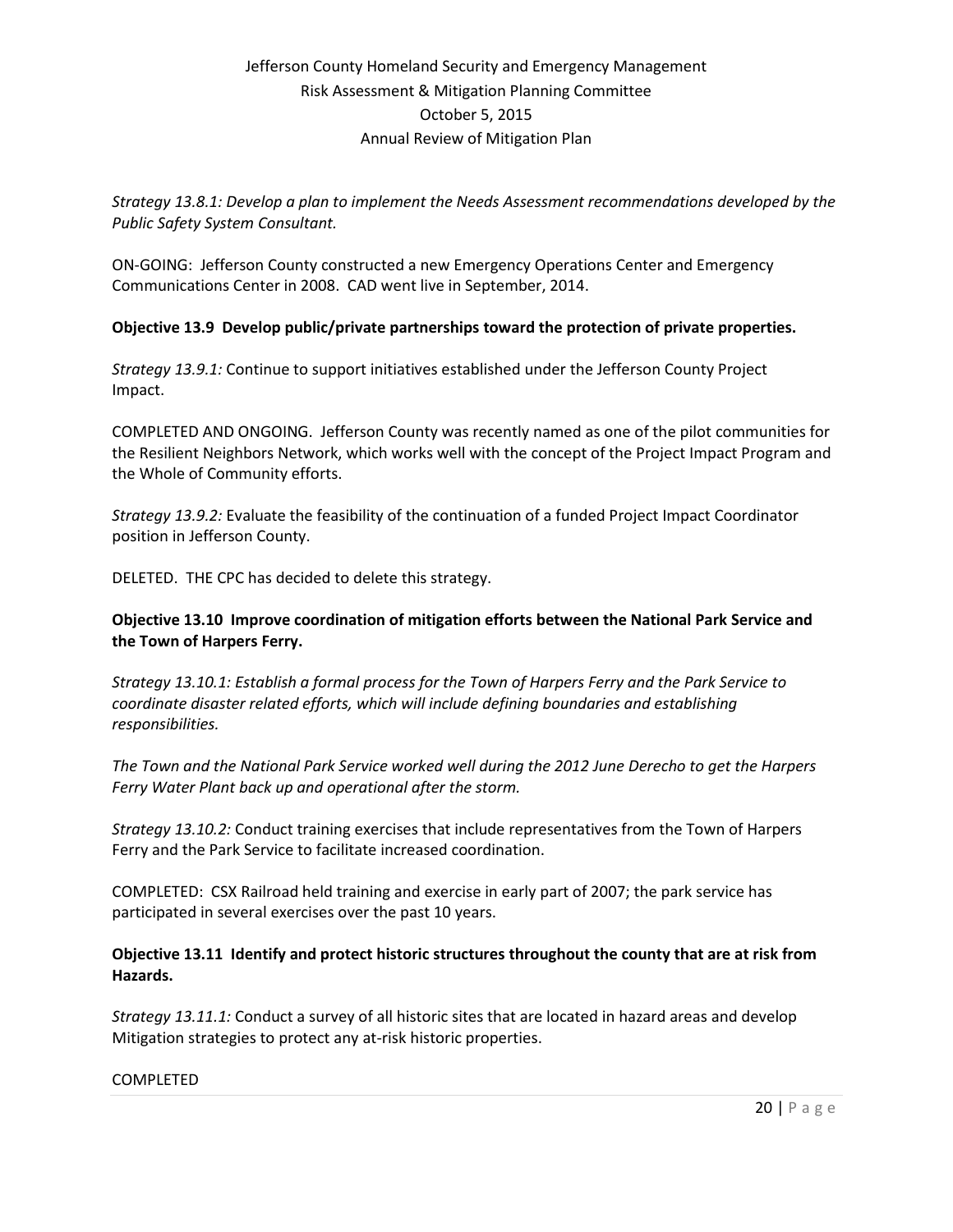This strategy was completed in 2010 by the Jefferson County GIS/Addressing Office.

### **Objective 13.12 Ensure measures are being taken to address hazard risks with regards to commercial and commuter rail lines.**

*Strategy 13.12.1: Contact representatives of rail lines to collect information about emergency planning and risks associated with rail services in the county.* COMPLETED and ON-GOING. The JCHSEM Director indicated that this strategy has been completed and is considered to be on-going.

Objective 13.13: Educate local government officials on the benefits of planning for all hazards.

Strategy 13.13.1: Educate and inform local government and elected officials of the need to consider hazard mitigation in policy and budgetary planning and decision-making processes.

The group reviewed the projects for the local municipalities. Please note that none of the municipalities are CRS (Community Rating System of the National Flood Insurance Program) Communities.

# *Town of Bolivar:*

Goal A1: Reduce the amount of potential damage from flash flooding in and around the Town of Bolivar.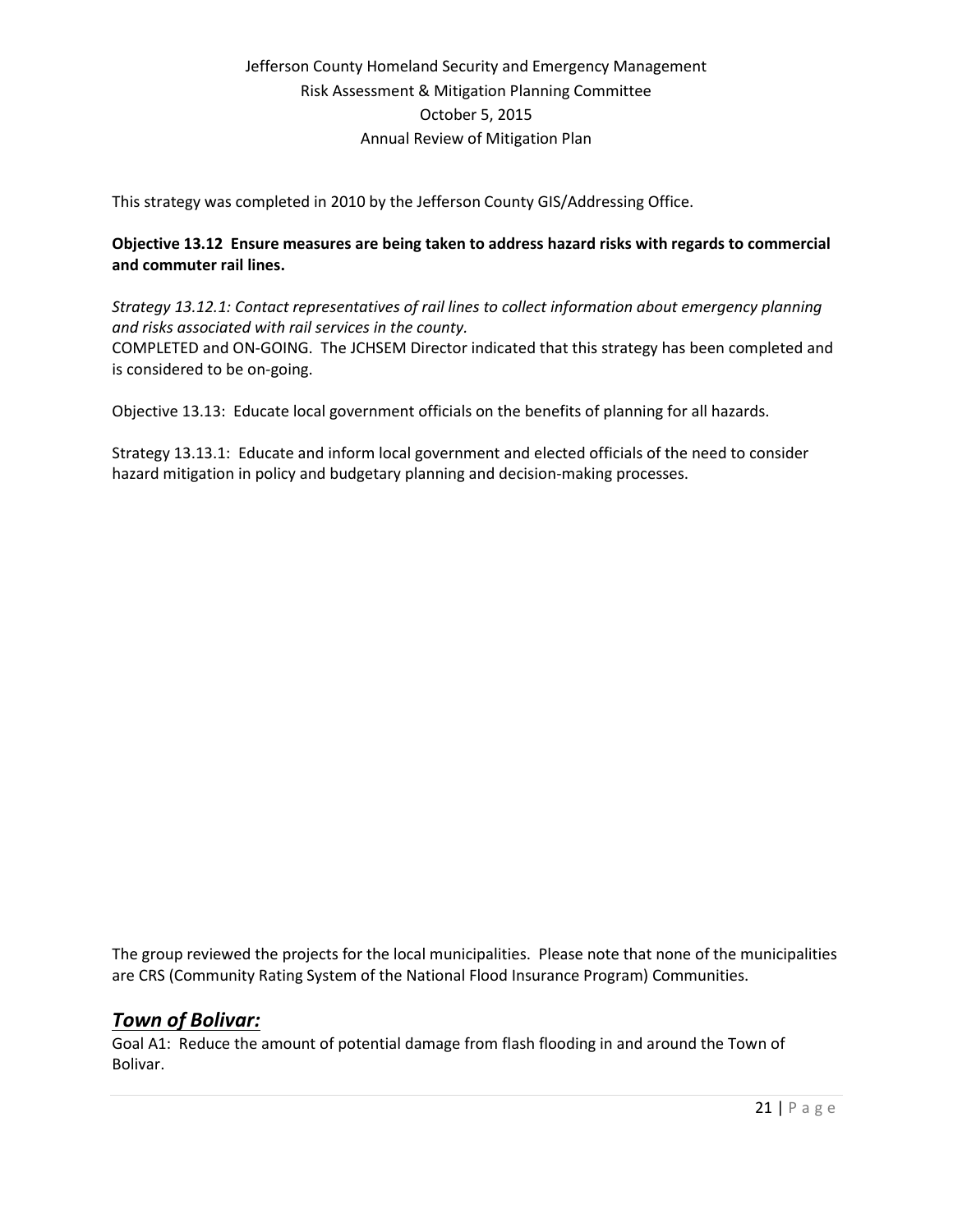Objective A1.1: Increase storm water capabilities in and around the Town of Bolivar.

Strategy A1.1.1: Create new sidewalks and rain gardens to assist with storm water runoff as part of the Chesapeake Bay Watershed Initiative.

Strategy: This project is complete. Rain Garden was installed in community park to capture runoff from pavilion. Training conducted and projected was completed in September, 2013. A full report can be provided upon request from Matt Pennington, Region 9 Planning and Development Council. Following the demonstration project in the Bolivar park, the West Virginia Conservation District initiated a Rain Garden Rebate Progra[m http://www.elksrunwatershed.org/residential-community-rain-garden-rebates/](http://www.elksrunwatershed.org/residential-community-rain-garden-rebates/)

# *City of Charles Town:*

Goal B1: Reduce the overall flooding potential in the City of Charles Town.

Objective B1.1: Reduce the potential for flooding and flash flooding in the City of Charles Town.

Strategy B1.1.1: Target areas for recreation that is interconnected with trails and parkland, beyond the required floodplain and wetland areas, and layout a strategy for green space protection.

Status: On-Going. West End plan was developed fall, 2014 that talks about a greenway for floodplain area. There is on-going discussion about parks and trails. Seth said that he is interested in finding out about the state's mitigation projects.

Strategy B1.1.2: Encourage the use of natural drainage swales over engineered storm water management channels where practical.

Status: Charles Town is incorporating LID and capturing the first 1 inch rain event has included in the storm water ordinance. Ordinance was adopted July, 2015

Strategy B1.1.3: Work jointly with the City of Ranson on a storm water management project for Evitts Run Park.

Status: On-going. Grant funding has been secured for this project and it is progressing.

Strategy B1.1.4: Place utilities underground as part of a street-scaping project.

Status: No report on this project.

Goal: B2: Reduce the potential for losses as a result of land subsidence and sinkholes.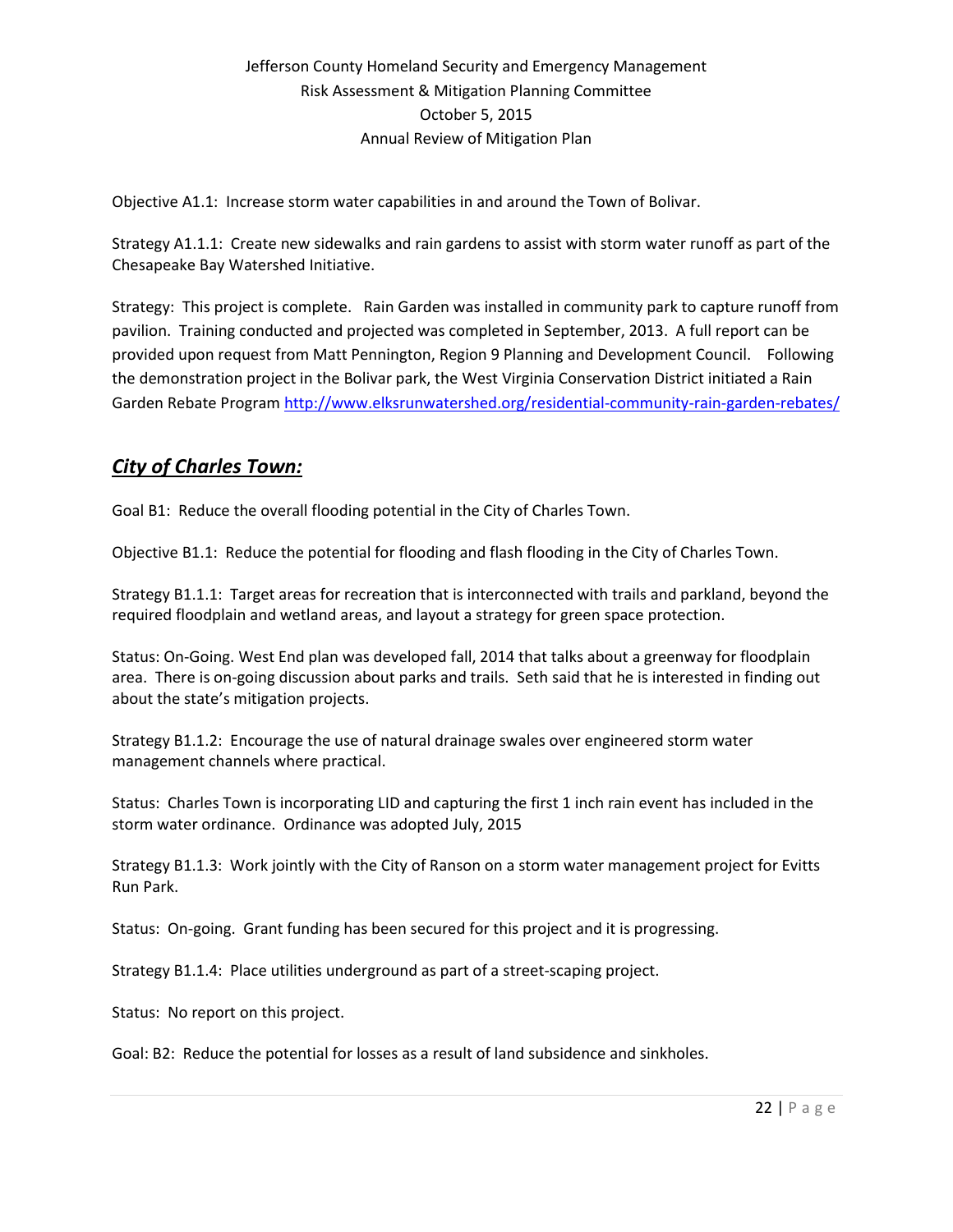Objective B2.1: Identify land subsidence prone areas in the City of Charles Town.

Strategy B2.1.1: Require special geotechnical exploration when locating large facilities such as schools, hospitals, community buildings, and other institutions. Ground penetrating radar, seismic and, electrical resistance surveys, and exploratory drilling are a few of the techniques currently used.

Status: No report

Strategy B2.1.2: Establish a sinkhole management plan.

Status: No report. Goal B3: Reduce the potential for environmental issues resulting from hazardous waste. Objective B3.1: Cleanup sites where hazardous waste is currently present.

Strategy B3.1.1: Cleanup SuperFund site located in or near the City of Charles Town.

Status: On-going. 2015 Update: Continuing to look at Brownfield opportunities. Charles Town has updated their Subdivision Ordinance to capture the first 1" of rainfall on site into quality, not quantity controls. This means that instead of pushing all the water to one location on the site for quantity control, there is an expectation that there will be quality control in the form of simple open swales with grass to something as elaborate as rain gardens. Reported by Seth Rivard, 2015.

# *Town of Harpers Ferry:*

Goal C1: Reduce the negative effects of flooding in the Town of Harpers Ferry.

Objective C1.1: Ensure a public drinking water supply following flooding events in the Town of Harpers Ferry.

Strategy: C1.1.1: Reroute an eight inch (8") water main near Elk Run, as the line is currently exposed in two (2) locations where it crosses Elk Run. The line is in danger of being broken by large debris in Elk Run in a flooding situation.

Status: In 2015, Josh Carter, Harpers Ferry Water reported that this project is a part of the projected \$6.2 upgrade. Awaiting funding approval from USDA. Estimated time frame of at least 18 months from 2015. Harpers Ferry Water only uses the Potomac as a Back-up. Their main water source is now the Elk Run.

# *City of Ranson:*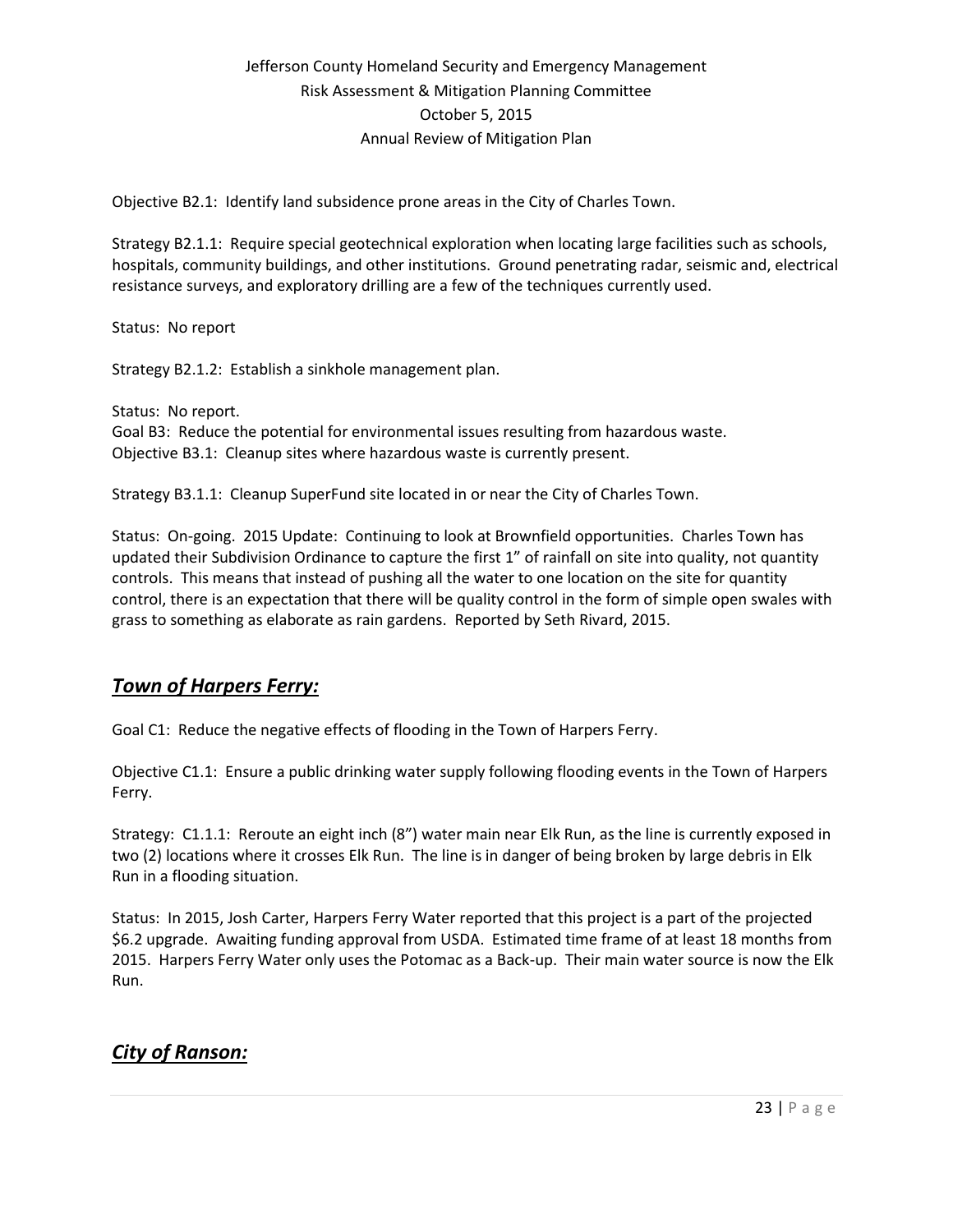Goal D1: Reduce damage as a result of flooding throughout the City of Ranson.

Objective D1.1: Reduce the potential for flooding and flash flooding in the City of Ranson.

Strategy D1.1.1 Maintain green space to protect Flowing Springs and its floodplain.

Status: On-going.

Objective: D1.2: Work jointly with the City of Charles Town on a storm water management project for Evitts Run Park.

Status: Planning Complete, Looking for financing options.

Goal D2: Decrease the impact of drought in the City of Ranson.

Strategy D2.1.1. Replace and upgrade water lines along Fairfax Boulevard as part of its upgrade and extension to Fairfax Crossing.

Status: Complete, 2015

Strategy D2.1.1 Review the need for additional water towers.

Status: No update 2015.

Goal D3: Ensure an uninterrupted power supply during times of severe storms.

Objective D3.1: Ensure that all emergency response agencies in the city have a backup power supply.

Strategy D3.1.1: Install fixed in place generators at City Hall and the police department that will power all computer systems. Status: Complete, 2015

Goal D4: Reduce the potential for environmental issues resulting from hazardous waste.

Objective D4.1: Clean up sites where hazardous waste is currently present.

Strategy D4.1.1: Clean up Brownfield site at the Kidde Plant.

Status: Complete, 2015

### *Corporation of Shepherdstown:*